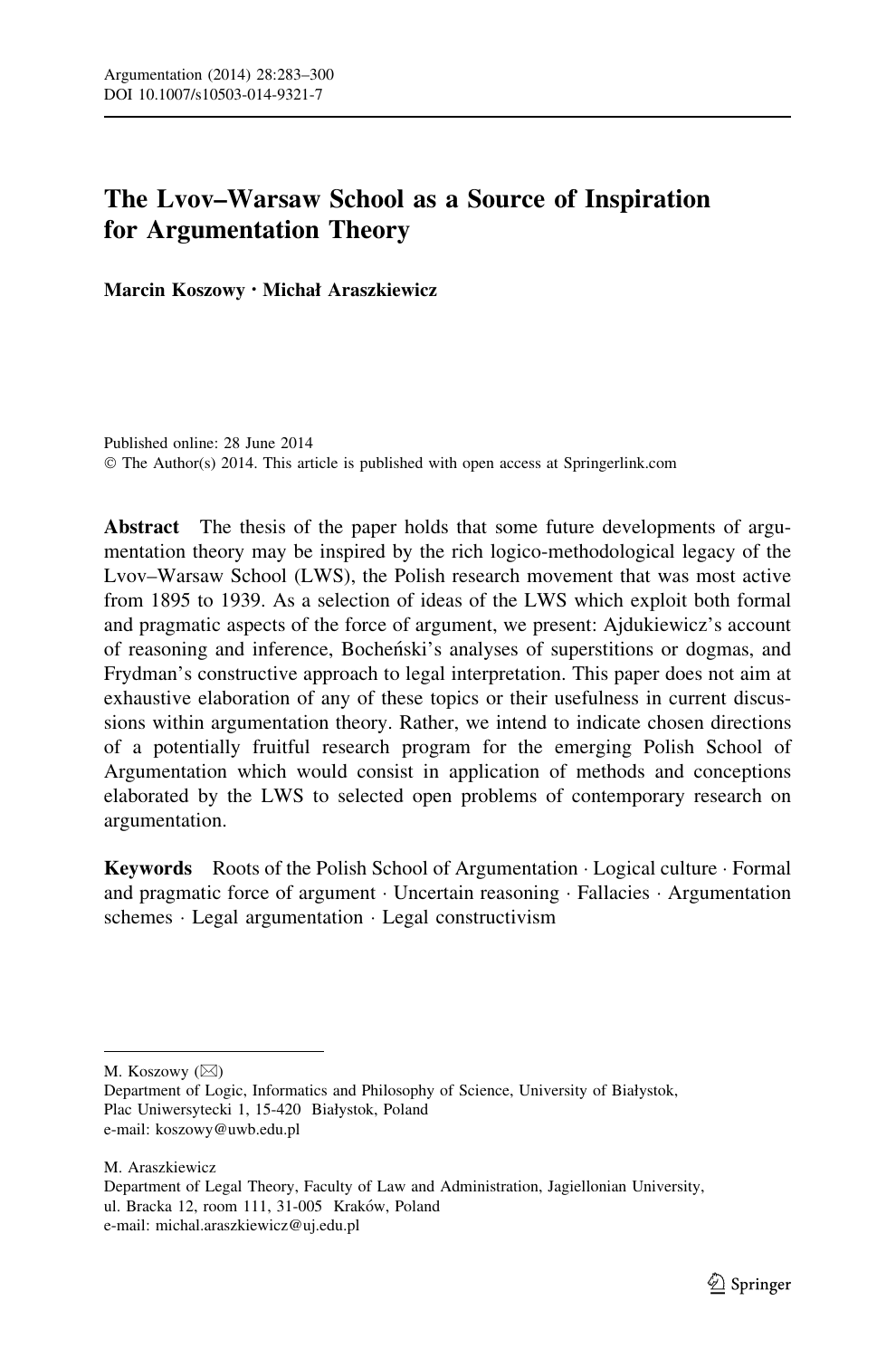### 1 Introduction

The flourishing of contemporary argumentation theory may be illustrated with a variety of research ideas, approaches and methods which are capable of encompassing many aspects of rich phenomenon of argumentation. Thanks to applicability of various traditions in philosophy, logic, cognitive science, computer science, and legal theory, intensive attempts have been made towards dealing with a number of open problems which still need to be explored and discussed in a systematic way.

The thesis of this paper holds that the logico-methodological tradition of the Lvov–Warsaw School (LWS) may constitute a source of inspiration for some current problems in contemporary argumentation theory. The rise and development of the LWS—the philosophical movement (1895–1939) established by Kazimierz Twardowski in Lwów (Lvov) (see Woleński [1989](#page-17-0), Ch. 1; Lapointe et al. [2009;](#page-15-0) Jadacki [2009\)](#page-15-0) is associated with 'The Golden Age of Science and Letters' in Poland (Simons [2002](#page-16-0), [2014](#page-16-0)). The heritage of the LWS is famous for the developments of mathematical logic, thanks to such thinkers as Łukasiewicz, Leśniewski, Tarski, Sobociński, Mostowski, Lejewski, Jaśkowski<sup>1</sup> and many others (see, e.g. Kneale and Kneale [1962;](#page-15-0) Wolenski [1995\)](#page-17-0). Apart from outstanding achievements in formal logic, the rich legacy of the LWS covers a great variety of ideas in epistemology, ontology, philosophy of language, philosophy of argument, methodology of science, legal theory, ethics and aesthetics. Amongst the key research strands of the LWS (see, e.g. Wolen<sup>ski 1985</sup>; Jadacki [2009](#page-15-0)) there are: the general attitude to consider specific problems rather than to build philosophical syntheses; the claim that the methods of language analysis are indispensable in solving philosophical problems; the significance of the association between philosophy and logic, and between philosophy and science (see also Smith [2006](#page-16-0), p. 22).

Although an important strand in the contemporary study of argumentation is to build bridges between distinct research perspectives and traditions (see e.g. van Eemeren [1995](#page-16-0); van Eemeren et al. [2014](#page-16-0)), the legacy of the LWS is almost absent in contemporary study of argumentation. One possible explanation of this fact would be that probably the LWS has not very much to say about argument analysis, evaluation and presentation. However, the rich repertoire of tools applicable in the study of language and reasoning elaborated in the school allows to cast some doubts on this claim. Another possible explanation of the lack of the LWS on the map of research traditions applied in the study of argumentation is the fact that the international recognition of the heritage of the school focuses almost entirely on the development of formal logic. Although analytic philosophers discuss in details the formal-logical heritage of the LWS (see, e.g. Jadacki [2009;](#page-15-0) Smith [2006](#page-16-0); Wolenski [1989\)](#page-17-0), some other achievements of the school are not sufficiently represented in the world's philosophy. According to the Stanford Encyclopedia of Philosophy (Wolen'ski [2010b\)](#page-17-0), apart from the achievements in mathematical logic, the LWS is scarcely known outside Poland as the broader philosophical enterprise:

<sup>&</sup>lt;sup>1</sup> For a note on Jaskowski's 'discussive logic' (Jaskowski [1948](#page-15-0)) as a remarkable attempt at combining formal and informal accounts of everyday arguments and disagreements see (Griffin [2013\)](#page-15-0).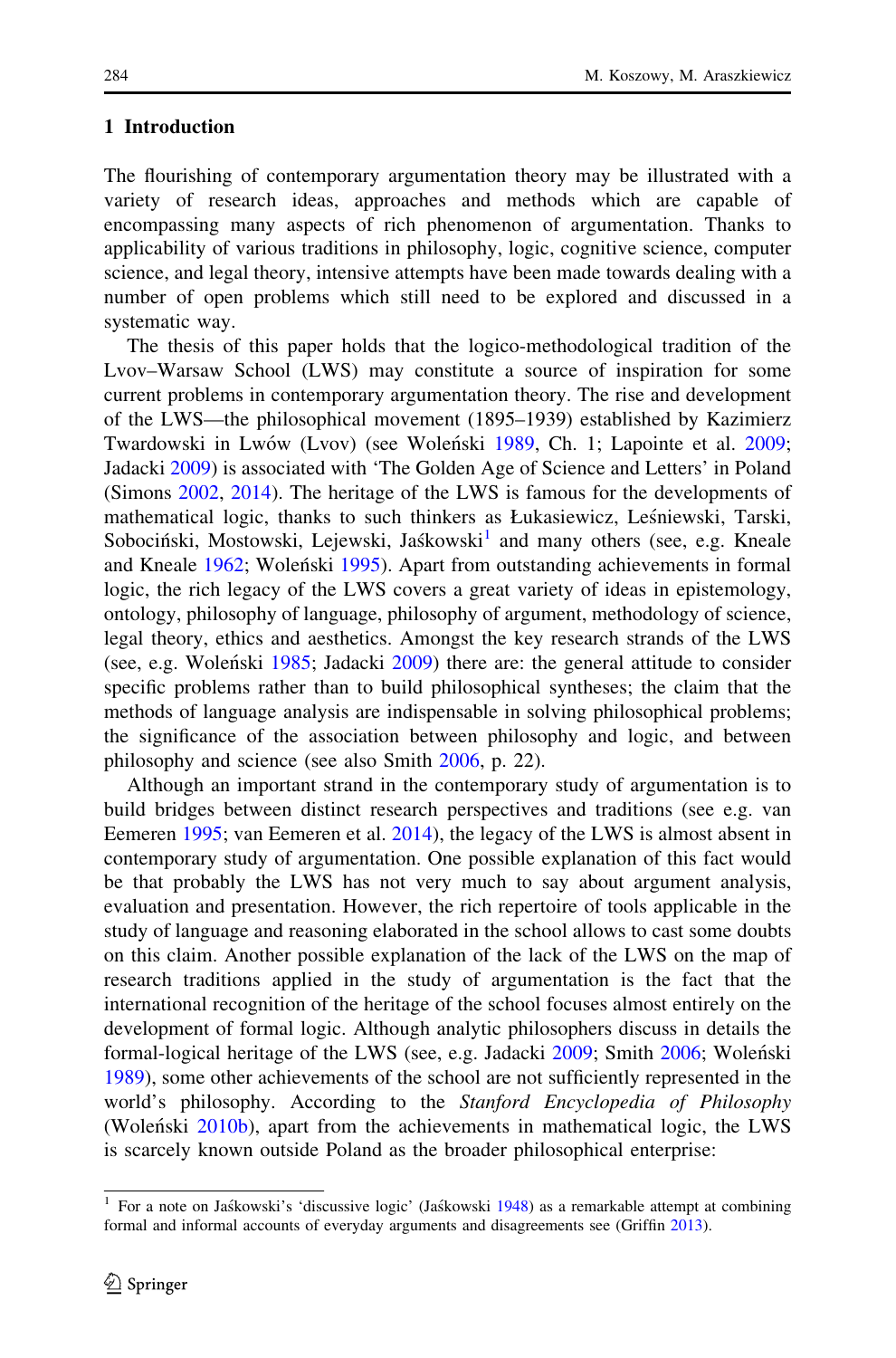As far as the matter concerns international importance, one thing is clear. The logical achievements of the LWS became the most famous. Doubtless, the Warsaw school of logic contributed very much to the development of logic in the 20th century. Other contributions are known but rather marginally. This is partially due to the fact that most philosophical writings of the LWS appeared in Polish. However, this factor does not explain everything. Many writings of the LWS were originally published in English, French or German. However, their influence was very moderate, considerably lesser than that of similar writings of philosophers from the leading countries (Wolenski [2010b\)](#page-17-0).

We may here observe a gap between the rich repertoire of research devices of the study of language and reasoning in the LWS and the lack of this tradition in contemporary philosophy of argument. This observation is a point of departure for raising the question: which of contemporary open problems in argumentation theory may be attacked by employing the legacy of the LWS?

In what follows we will answer this question by showing how some ideas of the LWS may constitute a source of inspiration for solving some selected open problems in argumentation theory. The idea of logical culture employed in the LWS research (Sect. 2.1) constitutes a general framework for discussion of more concrete ideas, such as Ajdukiewicz's account of inference—as it may be employed in argument analysis and evaluation (Sect. [2.2\)](#page-4-0), Bochen´ski's theory of superstitions or dogmas—as it may enrich the state of the art in the study of fallacies and argumentation schemes (Sect. [3](#page-6-0)), and Frydman's constructive theory of legal interpretation—as it is potentially fruitful for development of contemporary formal models of legal reasoning (Sect. [4\)](#page-9-0). Our discussion of these four areas will demonstrate clear affinities between the ideas of the LWS and the concepts and methods of contemporary argumentation theory. Our hope is that making these affinities plain will make the case that the ideas of the LWS merit further investigation by contemporary argumentation theorists.

### 2 Logical Culture and Pragmatic Logic

In this section we will show how the ideal of logical culture present in the tradition of the LWS is linked to argumentation theory (Sect. 2.1.) and how some key elements of this ideal may be inspiring for the study of reasoning in argumentation theory (Sect. [2.2.](#page-4-0)). Although the concept of logical culture is common for various areas of interest of the LWS, the study of reasoning is the representative area in which it manifests itself most clearly (Wolen'ski  $2010b$ ). Hence, it seems quite natural to discuss it in the context of the study of reasoning.

### 2.1 The Ideal of Logical Culture

The term 'logical culture' was employed by the major representatives of the LWS to denote the general ideal which should be realized in order to move one's thinking and language use in a more logical direction. Logical culture joins two components: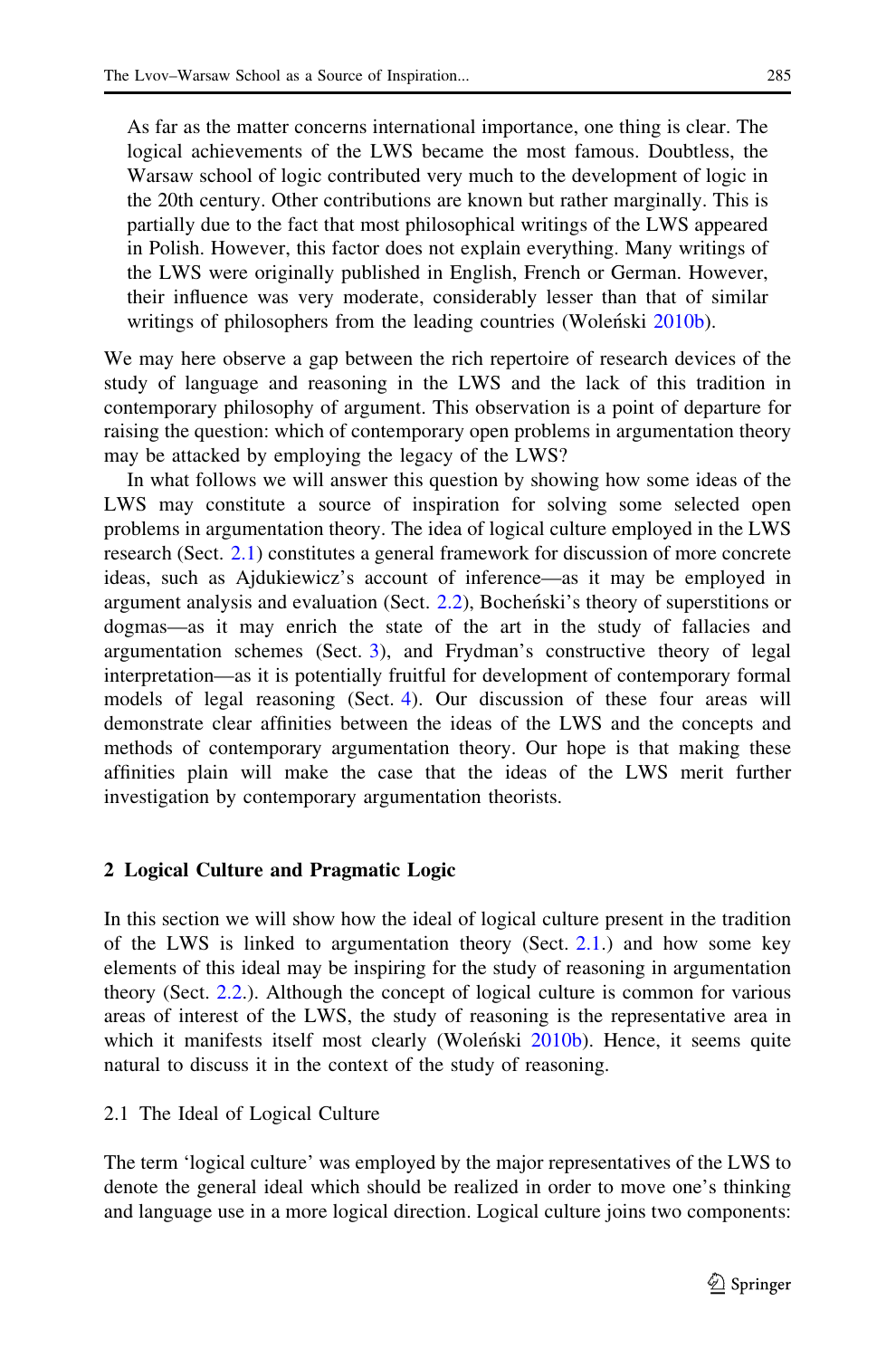(1) advances in the logical studies are claimed to be applicable in (2) teaching skills of expresing our thoughts with precise language and of proper thinking (Ajdukiewicz [1974](#page-14-0), pp. 2–3). A clear demonstration of this attitude was given by Tarski in his Introduction to Logic and to the Methodology of Deductive Sciences:

[...] by perfecting and sharpening the tools of thought, [logic] makes man more critical — and thus makes less likely their being misled by all the pseudo-reasonings to which they are in various parts of the world incessantly exposed today (Tarski [1995](#page-16-0), p. xi).

The idea of applying logic to form a person who ''possesses logical knowledge and competence in logical thinking and expressing one's thoughts" (Czeżowski [2000](#page-15-0), p. 68) refers not only to knowlegde and skills of formal logic, but also to the ability of employing semiotics and methodology of science in analysing and evaluating language use and reasoning (Koszowy  $2010$ ).<sup>2</sup> Some representatives of the LWS (e.g. Ajdukiewicz [1974](#page-14-0)) hold that the application of the sets of rules elaborated by these disciplines in analysing and evaluating language use and reasoning is a form of manifesting one's rationality, what is close to Johnson's idea that ''the practice of argumentation is best understood as an exercise in manifest rationality'' (Johnson [2000,](#page-15-0) p. 10).<sup>3</sup>

The similarity between logical education in Poland and argumentation theory may be explained by exposing the resemblance between LWS and the pragmadialectical ideal of critical discussion. The main affinity lies in the very rationale for building the theory of argument. For example, van Eemeren [\(2012](#page-16-0)) explains the motivation for the theory developed in (van Eemeren and Grootendorst [1984](#page-16-0)) by claiming that the pragma-dialectical approach ''should systematically combine a commitment to empirically adequate description with a critical normative stance'' (van Eemeren [2012,](#page-16-0) p. 440). For example, Ajdukiewicz's account of pragmatic methodology (Ajdukiewicz [1974](#page-14-0)) also combines these pragmatic and normative insights:

The standards of correctness of research procedures, as formulated in methodology, are not dictated by it to researchers in advance. Such standards are derived from practical activities of competent researchers, who approve of some procedures in research, they disapprove of others (Ajdukiewicz [1974,](#page-14-0) p. 187 [emphases added]).

Here we may observe the presence of the similar components of the research program which are noted by van Eemeren. For Ajdukiewicz clearly begins with the practice of researchers (in van Eemeren's terms: 'empirically adequate description' of the practice of researchers), which is the point of reference to formulate methodological standards (rules, norms), which constitute 'a normative stance'.

<sup>&</sup>lt;sup>2</sup> An interesting research task would be to consider to what extent the ideal of logical culture is today realized within current educational programs in Poland which—amongst other aims—stress the need of developing linguistic and reasoning abilities of students (see e.g. Federowicz and Sitek [2011](#page-15-0), Eds.). However, this task goes beyond the scope of this paper.

<sup>&</sup>lt;sup>3</sup> For the discussion of key affinities between the LWS and the Informal Logic Initiative see (Koszowy [2013\)](#page-15-0).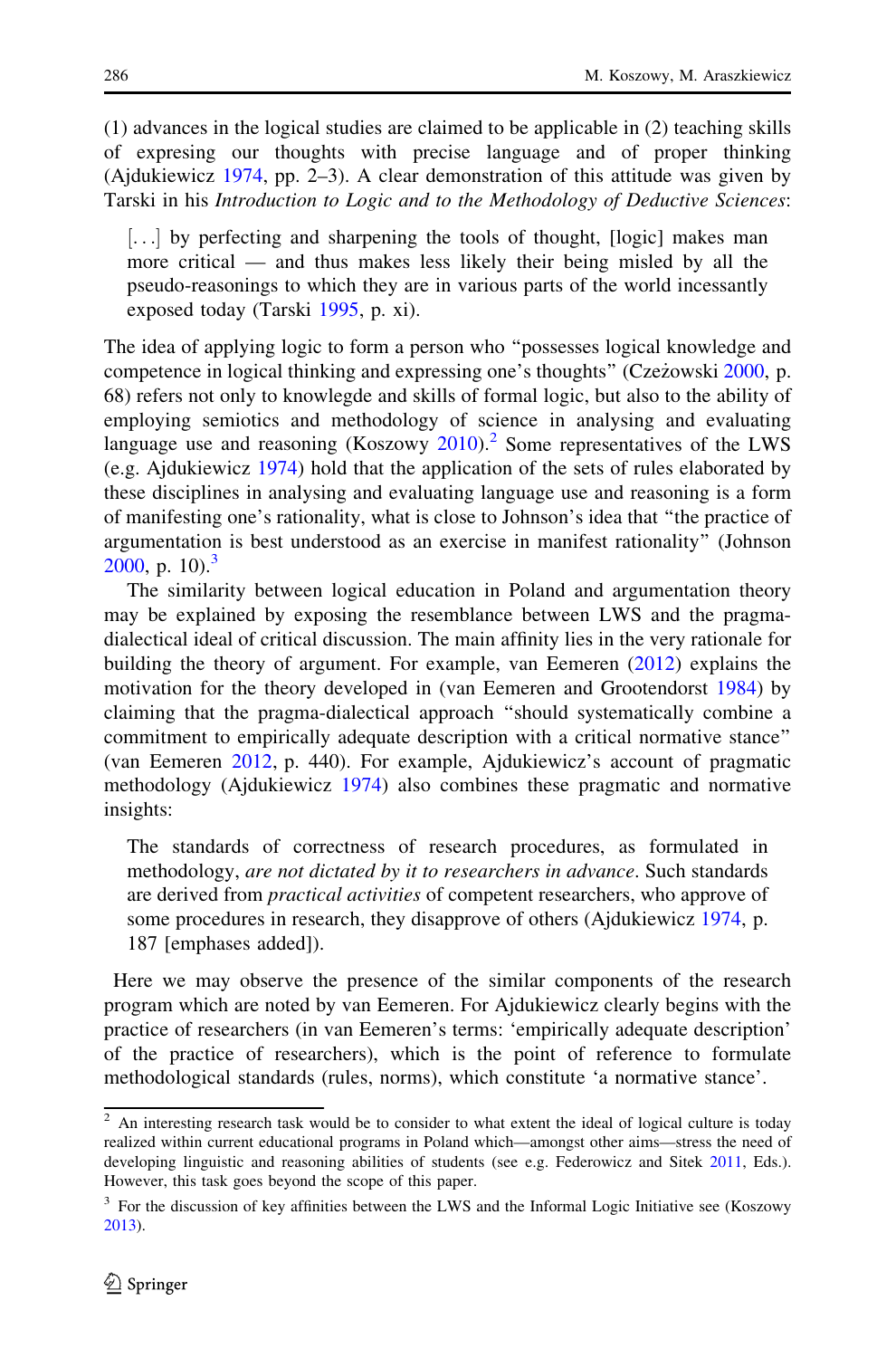#### <span id="page-4-0"></span>2.2 The LWS and the Inquiry into the Nature of Reasoning

In this section we will argue that some ideas constituting the pragmatic approach to reasoning in the LWS anticipated discussions of one of the major open problems in argumentation theory, i.e. what is the nature of common-sense reasoning in natural language communication? (e.g. Pollock [1995](#page-16-0); Prakken and Vreeswijk [2002;](#page-16-0) Rahwan and Simari [2009,](#page-16-0) Eds.).

Since formal logic constituted the key interest of the LWS (Wolenski [1988\)](#page-17-0), it is not surprising that representatives of the LWS were referring mostly to deductive criteria of validity of reasoning as the foundation for the 'proper' theory of reasoning. For example, Łukasiewicz, by claiming that deductive methods are exclusively useful in scientific research, completely lost interest in studying any other kinds of reasoning except deductive ones (see Wolen´ski [1988](#page-17-0), p. 29). It should be noted that nowadays the use of rigorous formal methods to model also nondeductive reasoning is a standard approach (Selinger [2014,](#page-16-0) this issue, and literature quoted there).

A clear example of extending the formal tradition of the LWS in order to grasp the broader class of commonsense reasoning, are Hitchcock's (Hitchcock [2009](#page-15-0)) analyses of Tarski's account of logical consequence. Hitchcock proposes an extension of Tarski's condition for the adequacy of an account of what it is for a sentence to follow from the sentences of a given class, in order to include some extra-logical terms as if they were logical. According to Hitchcock, this extension may be formulated as follows: ''for some non-empty subset of the extra-logical constants in the sentences of the class  $K$  and in the sentence  $X$ , if uniform substitution on these constants produces a new class of sentences  $K'$  and a new sentence  $X'$ , then the sentence  $X'$  must be true if all the sentences of the class  $K'$  are true'' (Hitchcock [2009,](#page-15-0) p. 143). This line of inquiry may be continued by showing those attempts present in the LWS which are focused on broadening the scope of formal-logical notions in order to grasp some common natural language communication phenomena. Hitchcock's approach is fully justified by the fact that most of the prominent representatives of the LWS, such as Tarski, employed definitions of logical consequence as a theoretical foundation of the theory of reasoning. Thus, Hitchcock's analyses show that even those key representatives of the LWS who were developing formal logic have worked in ways that argumentation theorists can recognize and appreciate.

Another idea of the LWS which seems to be quite remarkable from the point of view of argumentation theory is Ajdukiewicz's approach to classify reasoning. In his famous talk given at the 1st Conference of Logicians in 1952 in Warsaw (which was later published in Polish in Studia Logica, vol. 2, 1955), Ajdukiewicz presented his critique of clasifications of reasoning proposed by Łukasiewicz and Czeżowski (see Wolen´ski [1988](#page-17-0), p. 44). One of Ajdukiewicz's objections which may be crucial for the study of argumentation is that they defined a number of methodological terms (such as inference) in a way which departs from the their common use in natural language. This inclination causes that, according to Ajdukiewicz, some distinctions of reasoning (such as the distinction between the reason and the consequence) are artificial (Ajdukiewicz [1955](#page-14-0); see Wolen<sup>ski</sup> [1988,](#page-17-0) p. 45).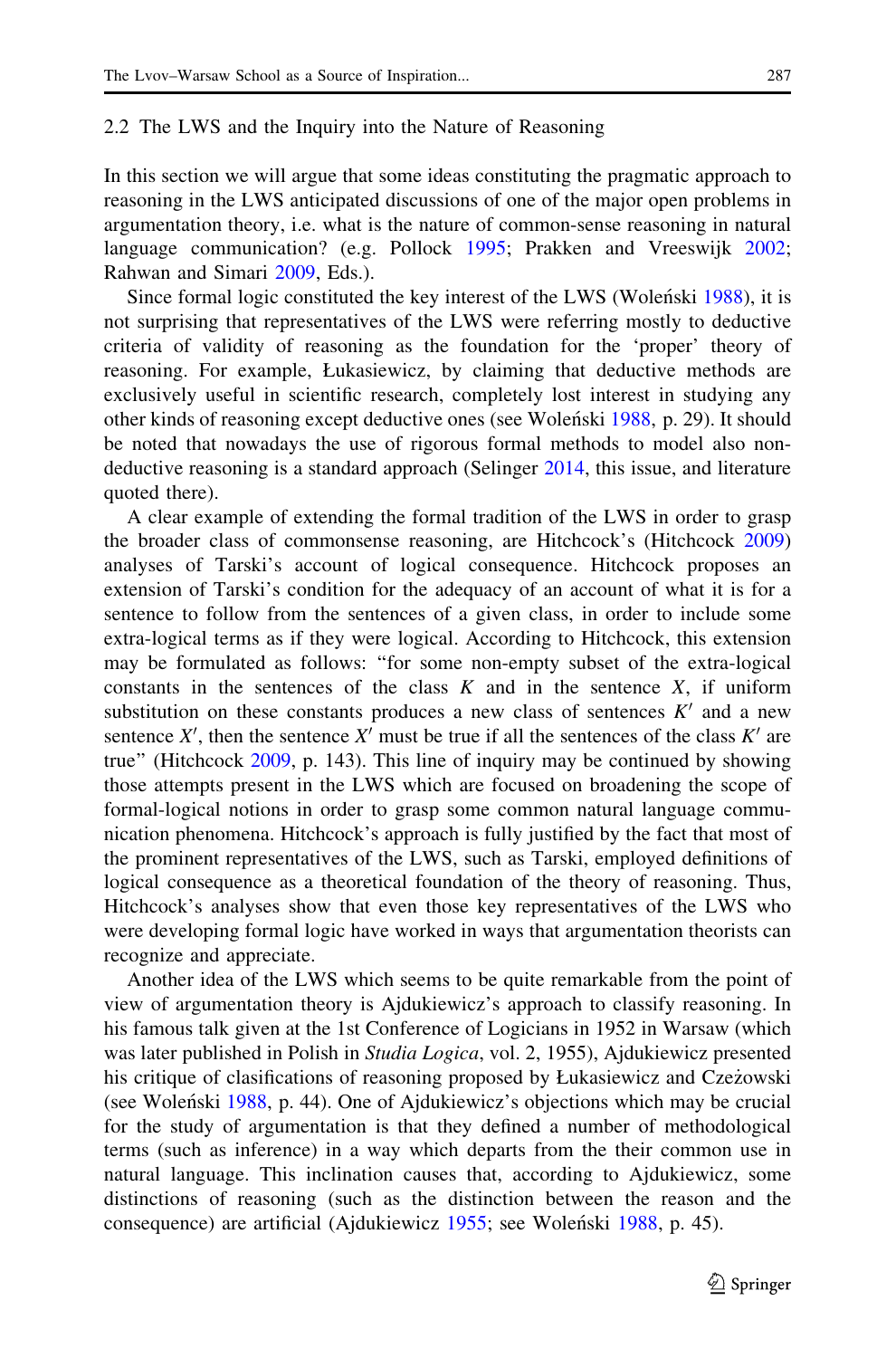Ajdukiewicz's inquiry into the nature of reasoning motivated some of his students to continue his pragmatic insights. Amongst them there are: Kokoszyńska [\(1957](#page-15-0)), who included in her classification of reasoning in order to include uncertain inference, Dambska ([1962\)](#page-15-0), who included reasoning by analogy in her classification of reasoning, and Szaniawski ([1962\)](#page-16-0), who proposed the pragmatic justification of uncertain inferences.

Although this pragmatic line of the study of reasoning contains quite promising insights into the nature of common-sense reasoning, it did not have enough strong impact on the development of methodology of science in Poland (Wolen´ski [1988](#page-17-0), p. 29). Hence, we propose the following research hypothesis: the pragmatic line of inquiry into the nature of reasoning started by Ajdukiewicz, although not wellknown outside Poland, may serve as a legitimate point of departure for inspirations of the study of common-sense reasoning. Amongst possible candidates for most useful ideas there is Ajdukiewicz's account of consequence.

Ajdukiewicz [\(1974](#page-14-0), p. 99) accepts the following general concept of consequence: "a statement  $B$  is a consequence of a statement  $A$  if and only if the conditional sentence that has  $A$  as its antecedent and  $B$  as its consequent is true". This concept is an extension of the concept of logical consequence and it bases on the sentential schemata which are 'always true' in the sense that they are satisfied by all values of the variables which occur in them. These schemata belong not only to logic, but also to extra-logical theories.

This approach may be treated as one that anticipated contemporary argumentation theory with regard to the project of reconciling formal and informal approaches to argumentation. Ajdukiewicz claims that the postulate of building an adequate model for non-deductive reasoning should lead to extending the conditions for validity of reasoning. This conciliatory view fits quite naturally to some approaches to argumentation theory, where, on the one hand, ''standardized forms of argument that represent common species of arguments encountered in everyday conversational argumentation need to have a precise, partly formal structure'' (Walton [2008](#page-16-0), p. xiii), and, on the other hand, the extraformal accounts are necessary in the study of common-sense reasoning (e.g. Walton et al. [2008](#page-17-0)). Hence, the discussed idea of treating formal and informal approaches to reasoning as two complementary (and not competing) wings of inquiry is in accord with some attempts at reconciling formal and informal logic (e.g. Walton and Gordon [2013\)](#page-16-0), as well as at linking together computational models of argument with pragma-dialectical discussion rules (Visser et al. [2011\)](#page-16-0).

An example of a similar pragmatic approach to inference is present in the work of Łuszczewska-Romahnowa ([1962\)](#page-16-0), who explores at least three ideas which anticipated some crucial strands in argumentation theory. First, her 'pragmatic account of entailment' relates validity of reasoning to the context in which the given reasoning is performed: "the sequence of propositions  $p_1, \ldots, p_n$  entails pragmatically the proposition  $p_k$  (given the theoretical context) if the implication  $p_1, \ldots, p_n \rightarrow p_k$  has been justified within this context." This idea is similar to some attempts of extending the criteria of argument's validity in order to grasp not only deductive, but also uncertain common-sense reasoning (e.g. Hitchcock [2009\)](#page-15-0). Second, by discussing the role of replies to arguments, she proposes a sort of a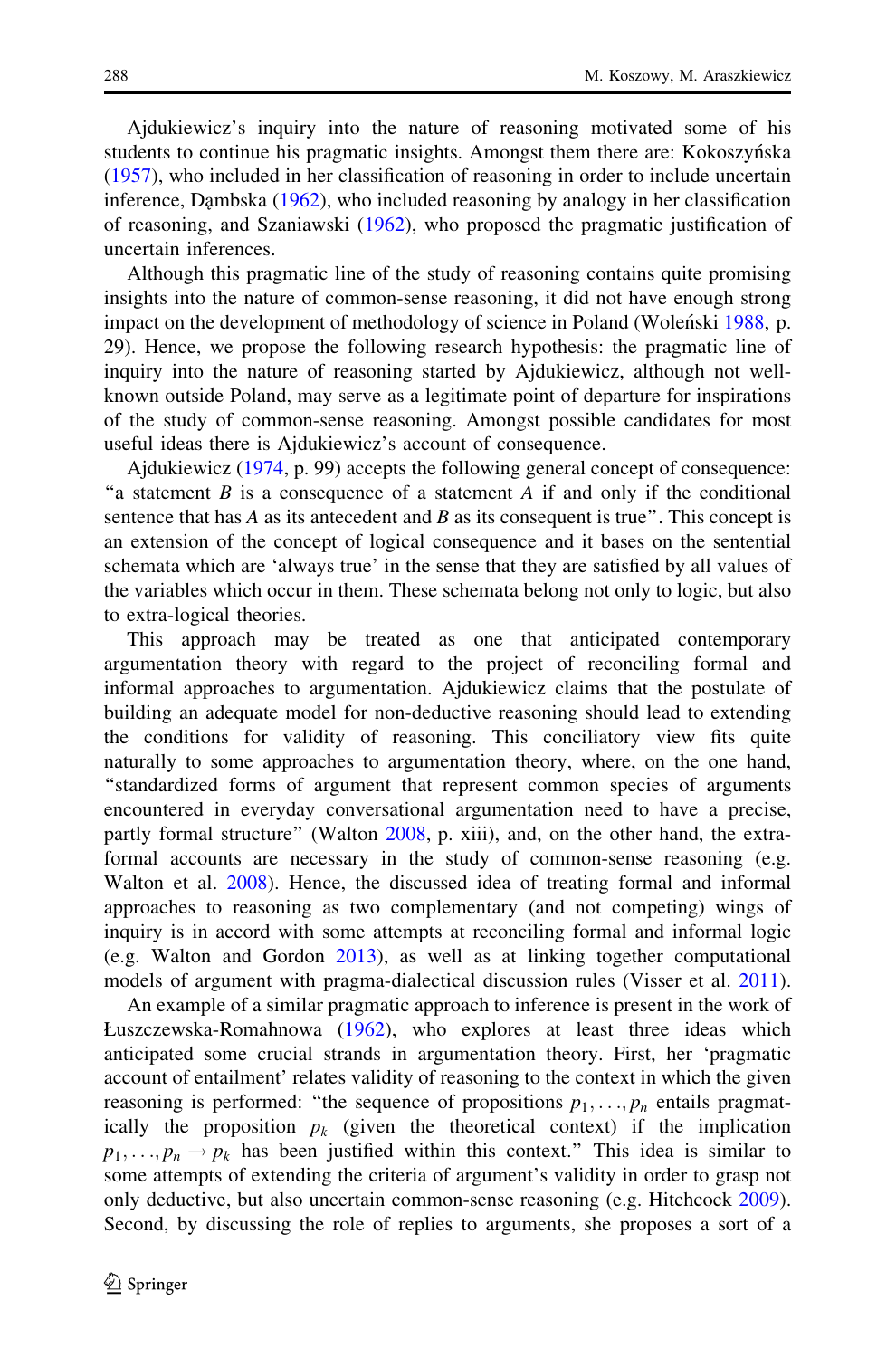<span id="page-6-0"></span>dialogical account of arguments. This approach may be interpreted in terms of argumentation theory as a formal dialogue account of replies to arguments. This idea is in line with formal-dialectical approaches to argumentation (Hamblin [1970;](#page-15-0) Barth and Krabbe [1982](#page-14-0)). Third, Łuszczewska-Romahnowa's pragmatic account of entailment employs the structural approach to fallacies. It is based on quite modern idea that the recognition of the structure of argument allows to identify typical logical fallacies. Hence, as early as in 1960s, i.e. in the times when the unprecise 'fallacy approach' to arguments (Hamblin [1970](#page-15-0)) was dominating in logic textbooks, Łuszczewska-Romahnowa proposed the approach the assumptions of which are close the argumentation scheme theory approach (Walton et al. [2008](#page-17-0)). These similarities may be a point of departure for exploring some key affinities between Łuszczewska-Romahnowa's use of replies as tools for identifying fallacies and the basic idea of the pragma-dialectical approach, where identifying fallacies as violations of the rules for critical discussion makes the resolution of the difference of opinion more difficult, or even obstructs it (see e.g. van Eemeren and Grootendorst [2004](#page-16-0), p. 162; Debowska [2010](#page-15-0), pp. 105–106). Another possible line of inquiry inspired by Łuszczewska-Romahnowa's account could be to compare her approach to replies as ways of criticizing arguments with the ''technique of applying the general guidelines of criticism for each type of argumentation scheme to each individual case (Walton [2008,](#page-16-0) p. ix).

## 3 Fallacies and Argumentation Schemes

In this section we will argue that some ideas of the LWS are capable to enrich the state of the art in the study of fallacies and argumentation schemes. Some basic affinities between the LWS and argumentation theory with regard to the study of fallacies (Sect. 3.1.) are the point of departure for the discussion concerning possible applications of Bochenski's account of One Hundred Superstitions (Bochen´ski [1994\)](#page-14-0) in recognizing new kinds of argumentation schemes for fallacious arguments (Sect. [3.2.](#page-7-0)).

3.1 The Systematic Study of Fallacies as a Key Feature of Distinct Research Perspectives

The systematic study of the fallacies in the LWS was associated with the ideal of logical culture. Apart from the 'positive' goal of logical culture which is to acquire knowledge and skills of logic, the 'negative' part of inquiry was to identify typical 'logical' fallacies in speech communication and reasoning. The common tendency of the study of the fallacies in the LWS manifests itself in the optimistic claim that the study of mishaps of language use and reasoning helps in developing knowledge of cognitive and linguistic mechanisms of error (e.g. Kamin´ski  $1962$ , pp. 5–6). The study of fallacies from the point of view of the LWS is built upon the methodological program which is close to descriptive approaches developed by some logicians and argumentation theorists who pursue the analysis of particular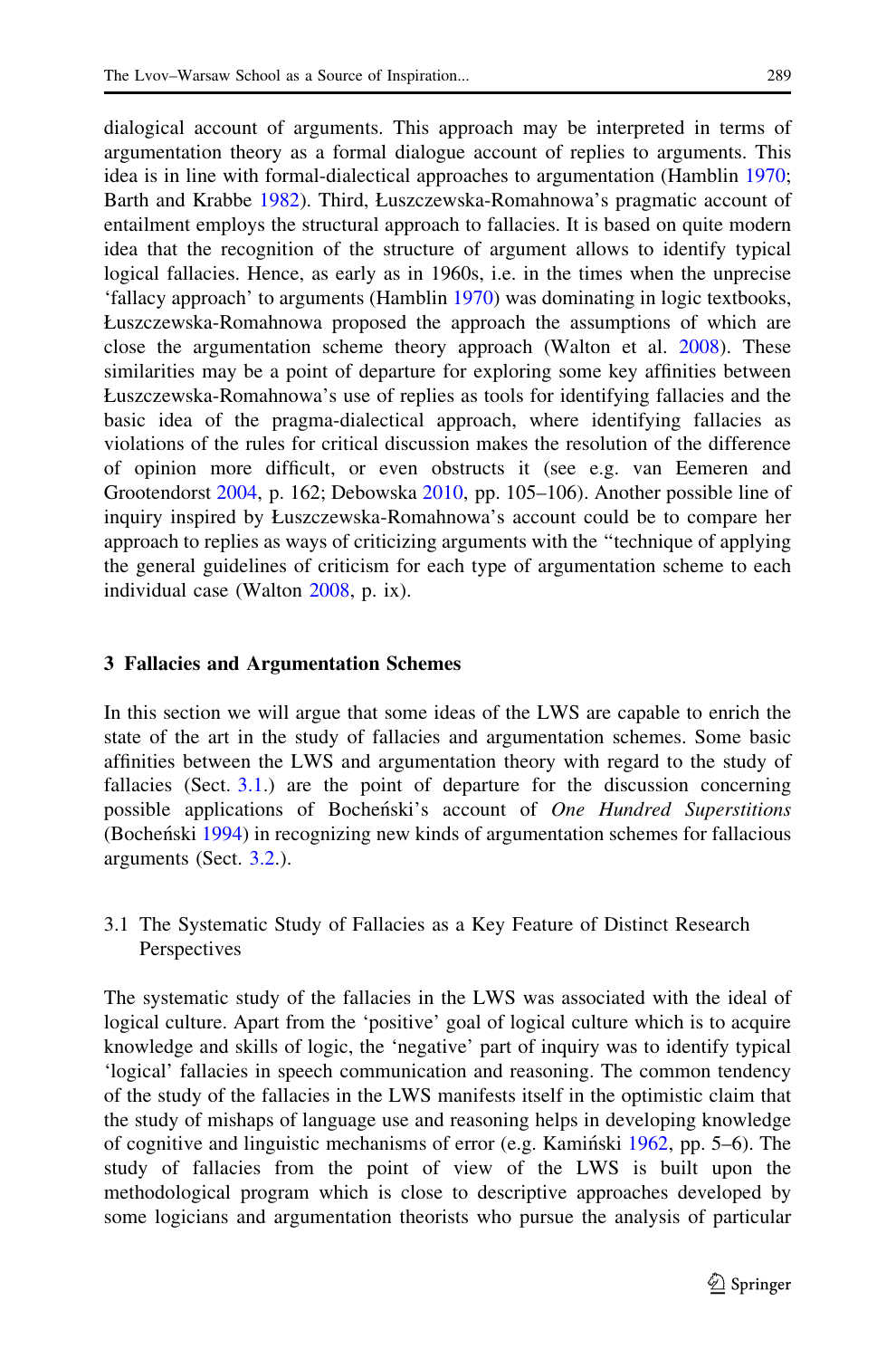<span id="page-7-0"></span>fallacies without stressing the need to build a separate fallacy theory. Quite recently, the problem of identifying fallacies is investigated by the Polish School of Argumentation by employing both formal (Yaskorska et al. [2013](#page-17-0); Kacprzak and Yaskorska [2014,](#page-15-0) this issue) and pragmatic tools (Budzynska and Witek [2014,](#page-15-0) this issue).

The very first goal of philosophical analysis undertaken in the LWS was to formulate a given statement as clearly as possible in order to avoid an obscure style in thinking and expressing thougts (see Twardowski [1999](#page-16-0); Wolen'ski [2010b\)](#page-17-0). This postulate may be labeled 'the principle of clarity' (Jadacki [2009\)](#page-15-0). We may here notice two affinities with the pragma-dialectical theory of argumentation. First, the principle of clarity is in accord with the Commandment 10 for a reasonable discussants (van Eemeren and Grootendorst [2004](#page-16-0), pp. 187–196) (i.e. 'the language use rule'), which holds that discussants may not use any formulations that are insufficiently clear or confusingly ambiguous, and they may not deliberately misinterpret the other party's formulations. This commandment is designed to ensure that misunderstandings arising from unclear, vague, or equivocal formulations in the discourse are avoided (ibid., p. 196). Second, the principle of clarity is similar to the usage declarative in pragma-dialectics: discussants can always ask for clarification by performing a directive or provide clarification themselves with a usage declarative (van Eemeren and Grootendorst [1987,](#page-16-0) p. 294).

The main similarity between the study of fallacies in the LWS and within the informal logic and critical thinking movement in North America lies in conceiving fallacies as pitfalls of non-critical thinking. Although the terms such as 'critical thinking' or 'critical thinker' are not present in the writings of the representatives and inheritors of the LWS, one may observe the general approach to identyfying most typical fallacies as violations of the rules of correct thinking and language use. This account is present in Kamiński's taxonomy of logical fallacies (Kamiński [1962,](#page-15-0) pp. 29–39). Kamin´ski distinguishes four general types of logical fallacies, namely epistemological fallacies, semiotic fallacies, fallacies of reasoning ('logical fallacies in a strict sense'), and methodological fallacies of employing rules governing knowledge-gaining procedures. This systematization is based on assumption that fallacies are in fact instances of violating norms of proper cognition and language use.

# 3.2 Bochen´ski's Study of Dogmas and Superstitions as a Link Between LWS and Argumentation Theory

An exemplification of discussed tendencies in the study of the fallacies are Bocheński's analyses of *One Hundred Superstitions* (Bocheński [1994\)](#page-14-0). The goal of his account of superstitions (or dogmas) is to help people to recognize typical mechanisms commonly employed in the social communication and cognition the aim of which is to convince someone to accept false beliefs.

In what follows we will discuss three examples of argumentation schemes for fallacious arguments which may be built upon Bochenski's analyses of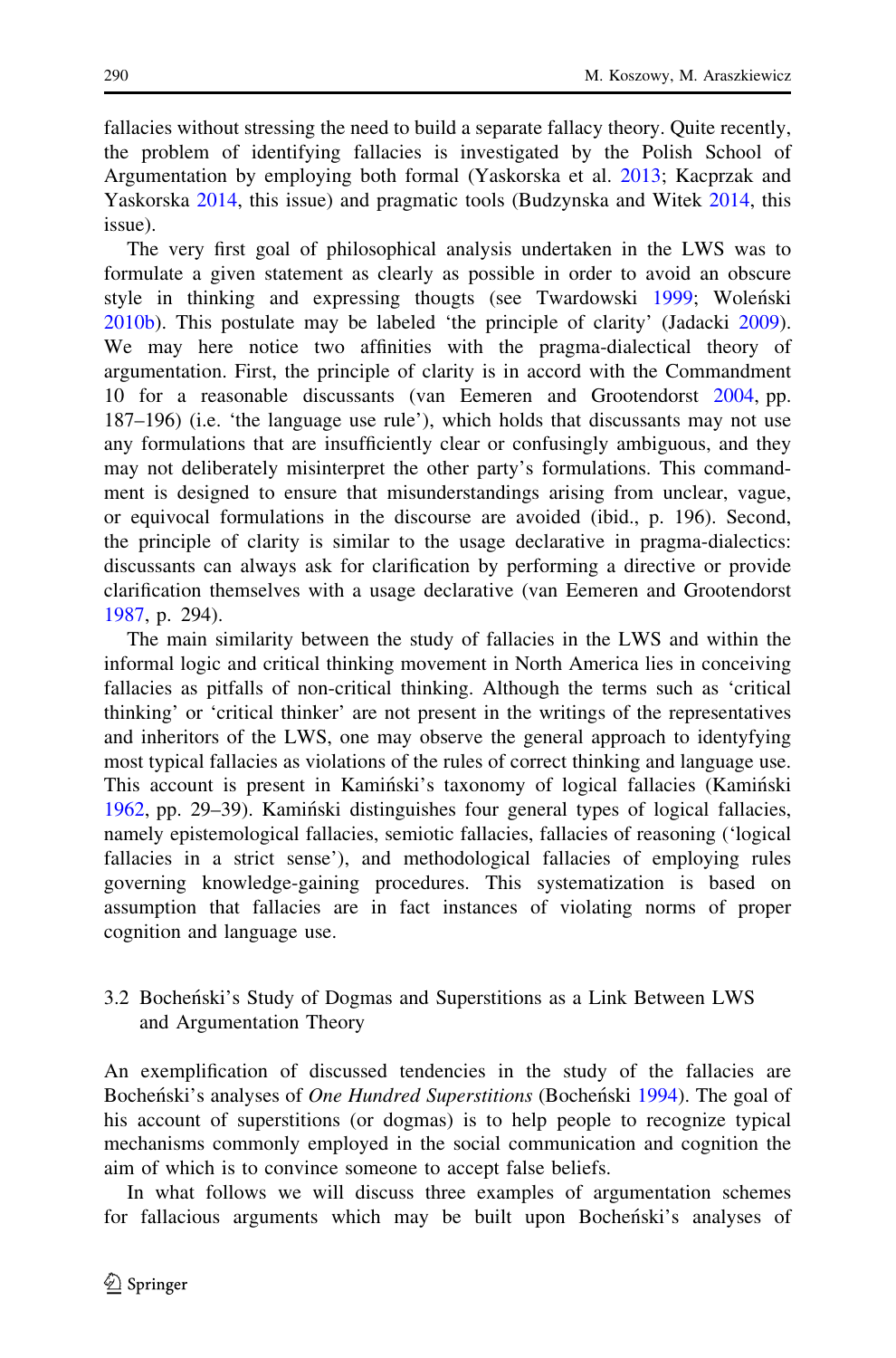superstitions. One of the typical dogmas discussed by Bochenski concerns appeals to authority (Bocheński [1994,](#page-14-0) pp. 24–26). The key part of Bocheński's theory of authority (Bochenski [1974,](#page-14-0) Ch. 4) is the distinction between 'epistemic authority' (i.e. the authority of a person who possesses knowledge in a given field) and 'deontic authority' (i.e. someone who is authorized to formulate directives). This ambiguity of 'authority' is discussed by Walton ([1997,](#page-16-0) Ch. 3) as the distinction between cognitive (de facto) and administrative (de iure) authority (see also Budzynska [2010](#page-15-0)). In what follows we propose the reconstruction of Bochenski's analyses of the superstitions concerning authority by identifying them as schemes for fallacious arguments.

According to Bochen´ski, a typical superstition concerning authority relies on claiming that every appeal to authority is against reason and so the proposition uttered by the authority should not be accepted in the epistemological sense, i.e. it should not be included into the the set of beliefs of the audience. This superstition may be reconstructed as follows.

Scheme for fallacious argument: 'authority is against reason'

Every appeal to authority is against reason. One should always rely on reason. X is an authority in a given field. X says  $p$  $p$  should not be accepted.

The second case of a superstition concerning authority is the belief which is based on confusing deontic authority with epistemic authority. It may be reconstructed as follows.

Scheme for fallacious argument: 'confusing epistemic and deontic authority'

```
X is authorized to perform directives.
X says p.
p belongs to assertives.
p should be accepted.
```
From the fact that  $X$  is a deontic authority one implies that the assertive (which belongs to the domain of the epistemic authority) is true. This case may be analysed as a clear instance of equivocation: 'authority' means either deontic authority which is authorized to formulate directives or epistemic authority which is authorized to formulate assertives.

The similar task may be accomplished with regards to some other superstitions listed by Bocheński. For instance, he discusses the common dogma related to the views on the social role of artists (pp.  $21-22$ ). As Bochenski argues, from the very fact that someone is an artist, one may fallaciously conclude that he or she is competent to act as an expert in a given field or as someone who is authorized to formulate moral judgments. On the basis of this point we may propose another example of a scheme for fallacious argument. The scheme points to the mechanism of extending the area of one's expertise: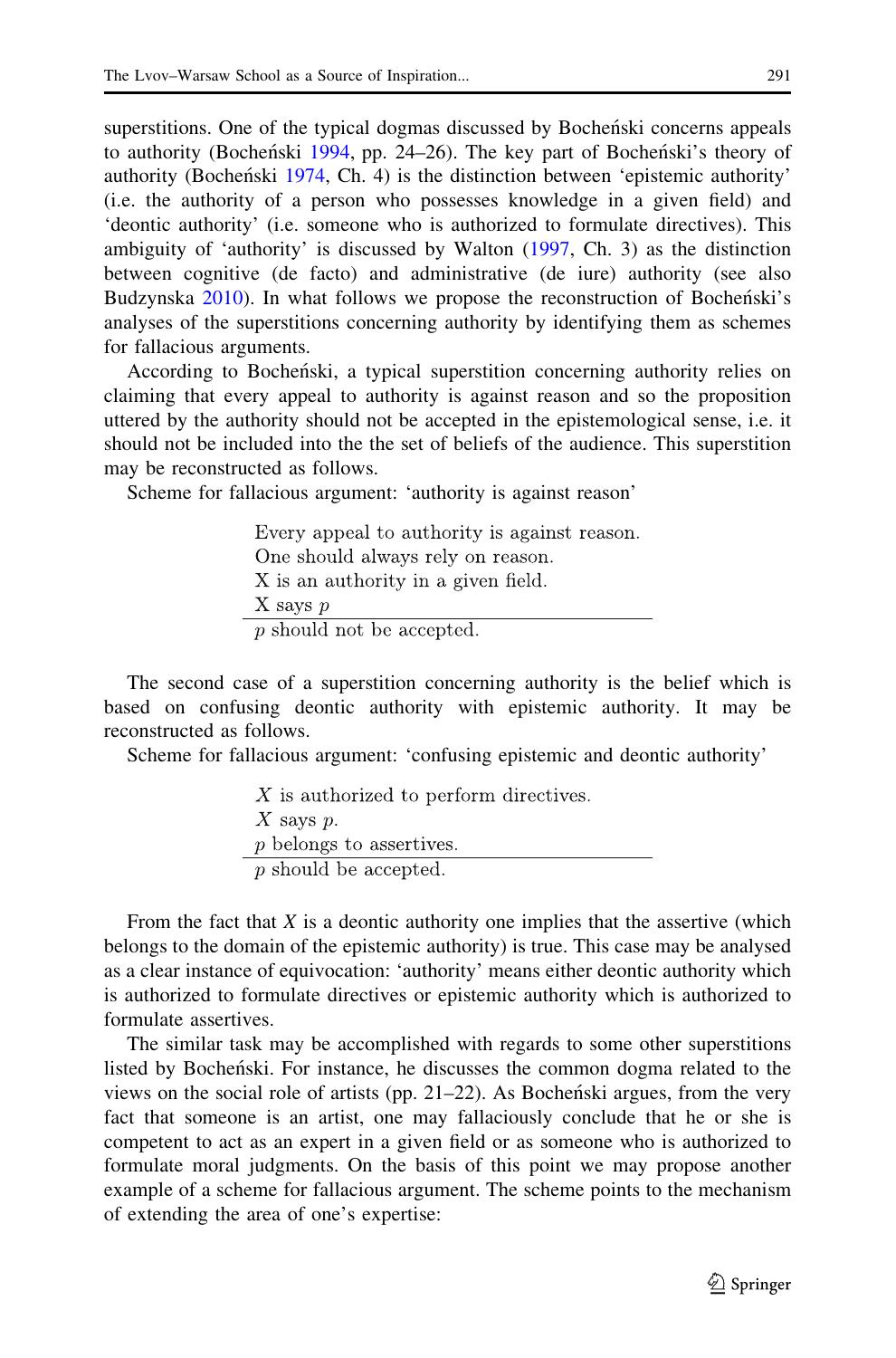<span id="page-9-0"></span>Scheme for fallacious argument: 'the extension of authority'

 $X$  is an artist.  $X$  says  $p$ .  $p$  belongs to assertives or directives.  $p$  should be accepted or done.

The next possible step towards developing argumentation scheme theory in a direction inspired by Bochenski would be to broaden the list of critical questions for the general 'appeal to authority' argumentation scheme (e.g. Walton [1997](#page-16-0), pp. 101–102, 210). In fact, Bochen´ski's analyses of superstitions implicitly point to the critical questioning procedure. Following some of these hints, we may propose the following critical questions:

- CQ1 By claiming that someone is an authority in the domain do we mean 'deontic' or 'epistemic' authority?—as this question would allow to identify the fallacy of confusing two kinds of authority;
- CQ2 Does someone claimed to be an authority utter assertives or directives? since being epistemic authority does not entail being competent to formulate directives (Bocheński [1974,](#page-14-0) p. 263), this critical question would point to the fallacy of extrapolating authority from the set of assertives to the set of directives;
- CQ3 Does someone claimed to be an authority in a given domain extend his or her area of competence by addressing world view or religious issues?—since, according to Bochenski ([1974,](#page-14-0) p. 265), appeals to epistemic authority should not concern world view or religious beliefs, this question may be employed in identifying the fallacy of confusing expertise with world view;
- CQ4 Is someone in a position to be an authority for this concrete audience? since Bocheński conceives authority as a relation (" $X$  is an authority for  $Y$  in the domain  $D^{\prime\prime}$ ), this critical question would allow to point to the fallacy of appealing the authority which does not fit to the audience.

Hence, the promising line of inquiry would be to extract critical questions from Bochenski's works, next to systematize them, and finally to include them into the sets of critical questions for various argumentation schemes.

This sample of the rich repertoire of intellectual fallacies analyzed by Bochenski allows for making a safe conjecture that a further analysis of Bochenski's examples could constitute a fruitful inspiration for a systematic study of fallacies committed in social and political discourses. On the basis of those examples the program of employing the 'theory of superstitions' in the argument scheme theory may be started.

### 4 The LWS and Legal Argumentation

This section presents the LWS as a source of inspiration for contemporary theory of legal argumentation. In particular, it is shown that one of the recent topics in this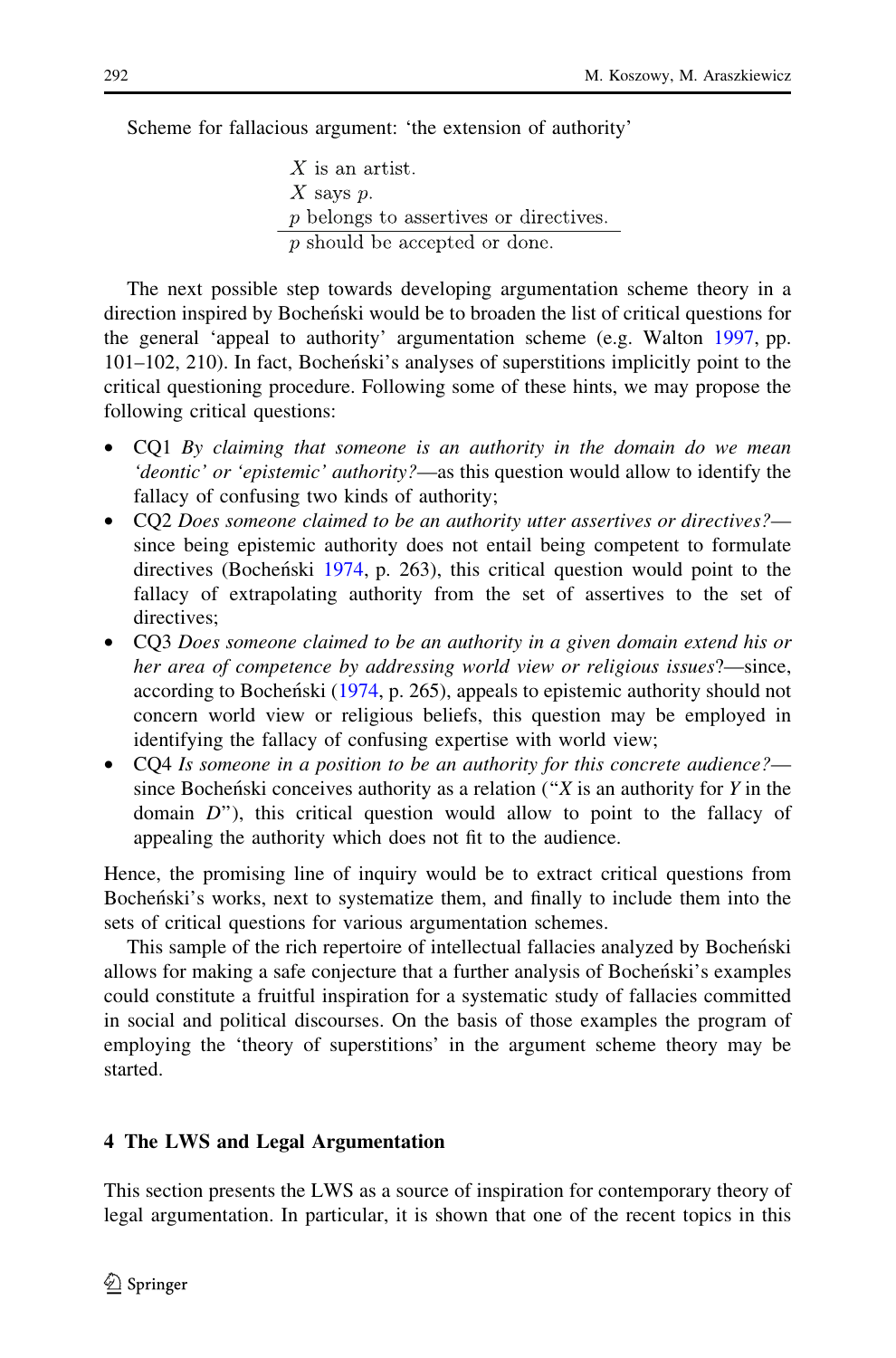theory, namely, legal constructivism, has been investigated by one of the LWS representatives, Sawa Frydman. We argue that Frydman's conception may be useful for the development of a model of legal argumentation representing statutory interpretation.

### 4.1 Legal Constructivism: Nowadays and in the LWS

In principle, the most important LWS scholars did not investigate the topic of legal argumentation systematically. Although Kotarbiński (Kotarbiński [1961a](#page-15-0), pp. 447–451, Kotarbin<sup>ski</sup> [1966\)](#page-15-0) devoted some attention to practical reasoning, his work cannot be assessed as an important contribution to legal argumentation theory. However, all important LWS representatives were deeply concerned about logic understood broadly as theory of proper reasoning and this general methodological attitude had great influence on the development of legal scholarship in Poland in the 20th century. Twardowski and Łukasiewicz recognized importance of logic in legal education and Kotarbiński authored a handbook of logic for lawyers (Kotarbinîski [1961b](#page-15-0)) which made his general theory of reasoning (Kotarbin´ski [1961a,](#page-15-0) pp. 257–287) even more influential as regards legal audience. The influence of contributions of LWS on Polish legal theory and doctrine cannot be deeply analysed in this paper, although it is worthwhile to mention the works of Ziembinski  $(2011)$  $(2011)$ , Wro´blewski [\(1992](#page-17-0)) and Wolen<sup>sk</sup>i ([1972,](#page-17-0) [1980,](#page-17-0) [2007](#page-17-0)) who were applying methods developed by the LWS to the problems of legal reasoning.

Although mainstream LWS scholars were influential for the development of Polish legal theory but have not dealt with legal argumentation systematically, there is also a group of legal philosophers and theorists classified as members of the LWS, such as Józef Zajkowski or Sawa Frydman (Wolenski [1985,](#page-17-0) p. 25) whose work is basically unknown to English-speaking academy<sup>4</sup> and who dealt with important issues that contemporary argumentation theorists would find surprisingly current. The aim of this section is, therefore, to show the similarities and inspirations of topics discussed in contemporary theory of legal argumentation on the one hand and by one of less known LWS scholars, Frydman, on the other hand.

One of the most important and current topics in this theory is whether legal argumentation is constructive or reconstructive. For instance Hage in one of his recent papers (Hage [2013](#page-15-0)) discusses, first, an intuitively appealing distinction between easy and hard cases in law and a criterion for this distinction according to which in easy cases legal argumentation performs an epistemic function<sup>5</sup>, and in hard cases legal argumentation is constitutive or constructive<sup>6</sup> (Hage  $2013$ , p. 126).

<sup>4</sup> Their work is not the topic of intensive investigations in Polish legal academy either, but cf. Płeszka ([2005,](#page-16-0) [2010](#page-16-0)), Moś ([1987,](#page-16-0) [1991](#page-16-0)), Zieliński [\(2002](#page-17-0)).

<sup>&</sup>lt;sup>5</sup> Argumentation helps to reconstruct the process of reasoning representing application of a legal rule to a state of affairs, but does not create any new elements in the world of law.

<sup>6</sup> Argumentation itself determines (creates) legal outcomes of cases. For a discussion of a more specific topic concerning procedures for construction of succesful analogous and e contrario arguments in the field of law, cf. Araszkiewicz ([2011\)](#page-14-0).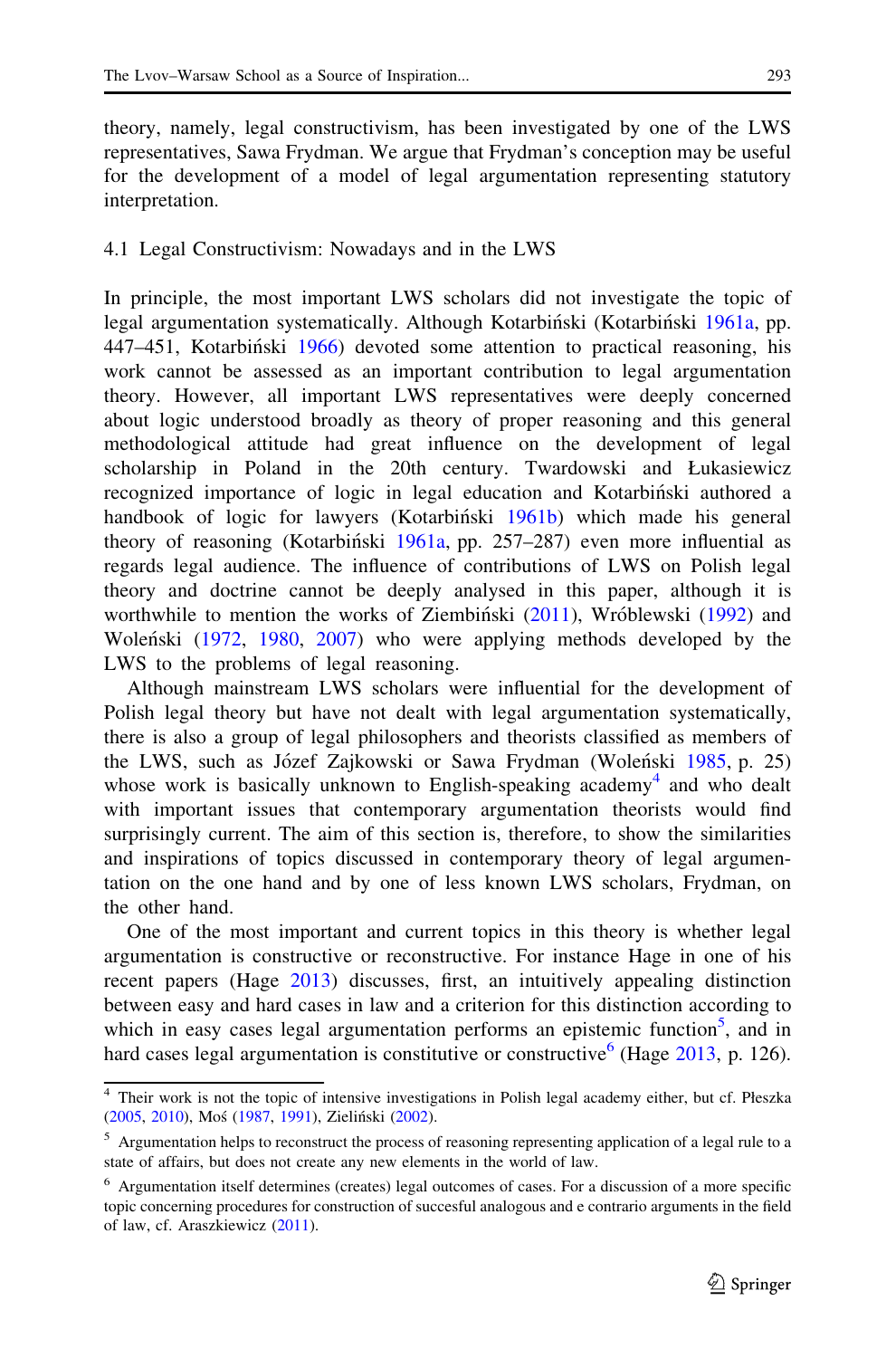Hage contests the sharpness of the distinction by criticizing the abovementioned criterion. He argues for a unified view according to which legal argumentation should be seen as constructive both in easy and hard cases. Legal consequences do not have any kind of 'independent existence', but they emerge as conclusions of law-applying arguments (Hage [2013,](#page-15-0) pp. 142–143).

Hage's contribution is a general legal-philosophical elaboration of a topic which has been looked at from many angles in AI and Law community since the 1990s. In 1997, McCarty published a paper in which he criticized formerly developed models of legal argument in the field of AI and Law. According to him, legal reasoning is a form of theory construction (and not reconstruction) of any kind of pre-existing entities (McCarty [1997,](#page-16-0) p. 221). This idea has been transformed into a precise, computational model by Bench-Capon and Sartor [\(2003](#page-14-0)). Their highly complex proposal cannot be presented here in detail. In short, legal reasoning, with particular regard to legal reasoning in common law countries, can be seen as a process of theory construction. Theories are then used to model argument moves, such as citing cases and presenting counterexamples (Bench-Capon and Sartor [2003](#page-14-0), pp. 115 ff.). Theories may be evaluated against certain criteria, jointly referred to as coherence criteria, such as explanatory power or consistency (pp. 113–114).

The line of AI and law research presented above is very vivid, yet, at least as regards computational features, limited to modeling of legal argumentation in common law systems rather than in *jus civile* systems. Due to its high level of generality, Hage's proposal encompasses legal argumentation in both types of systems, but in order to develop a computational constructive model of legal argumentation with statutes, a more detailed insight concerning constructivism of legal argumentation as regards statutory law is needed. Interestingly, such theoretical background may be found in the work of one of LWS scholars, legal philosopher Sawa Frydman.

In his work entitled Legal Dogmatics in the Light of Sociology. Study 1: On Interpretation of Statutes, published in Polish, Frydman ([1936\)](#page-15-0) intends to analyse the phenomenon of statutory interpretation in scientific manner. The main object of Frydman's investigations is the so-called dogmatic legal interpretation, that is, interpretation performed by legal scholars in abstraction, independently of concrete legal cases.

Frydman avoids formulation of arbitrary definitions, in particular he tends not to define the crucial term 'interpretation' at the outset of his analysis, but begins with introduction of a technical and more tangible concept of 'pattern of behaviour' and contends that patterns of behaviour may be formulated in different types of expressions. The author makes use of careful conceptual distinctions and provides clear criteria for these distinctions. One of the most important distinctions concerns the aim of performing statutory interpretation:

1. interpretation aiming at recognizing and justifying of patterns of behaviour on the basis of a statute (so-called objective interpretation)<sup>7</sup>;

<sup>&</sup>lt;sup>7</sup> Objective interpretation takes place, for instance, when an impartial legal scholar investigates to construct a proper pattern of behaviour on the basis of the wording of the statute, legislative intent and other relevant materials.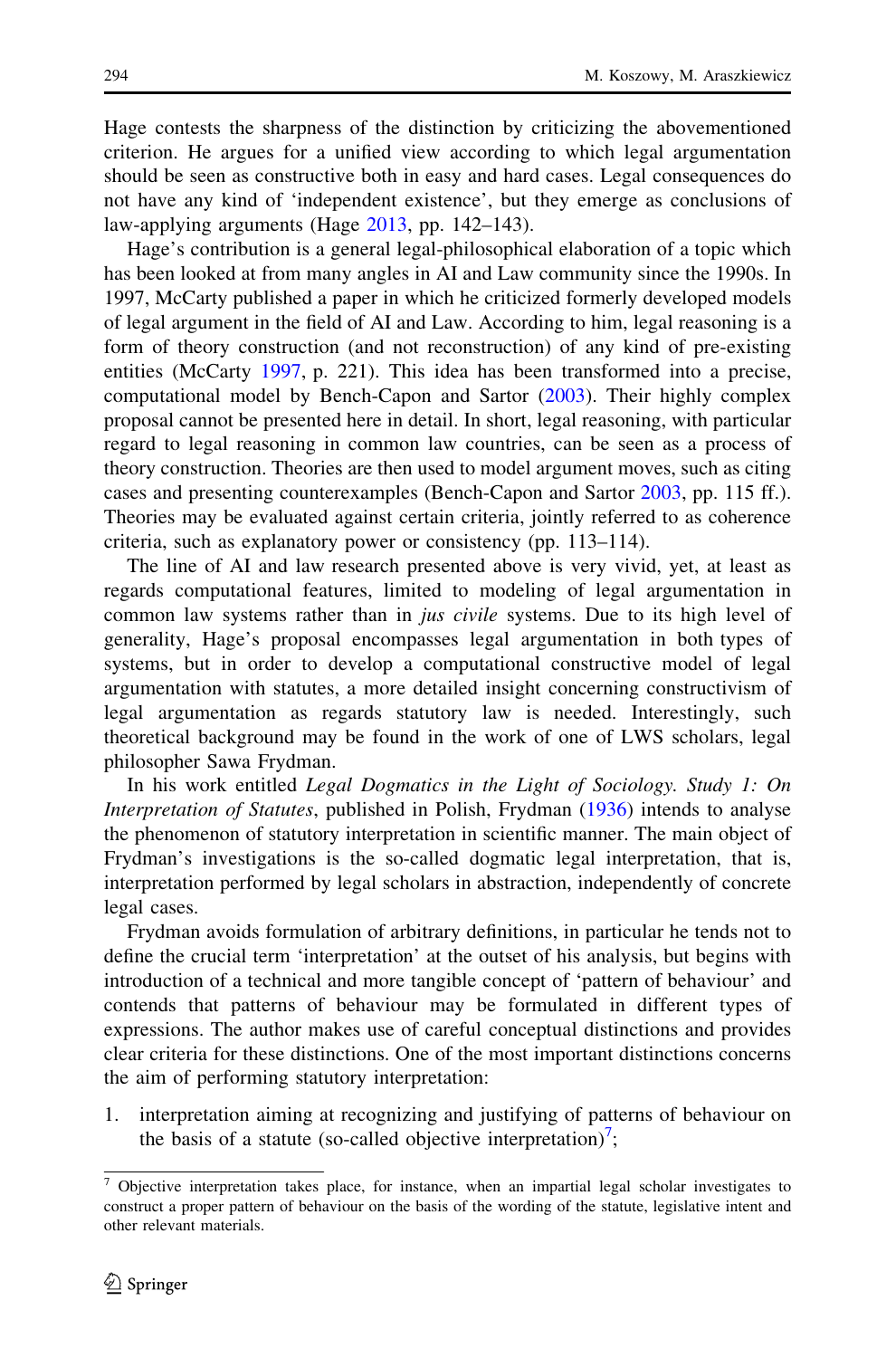- 2. interpretation aiming at justifying of patterns of behaviour recognized independently of the statute, yet potentially 'supported' by the statute (socalled apparently objective interpretation)<sup>8</sup>;
- 3. interpretation aiming at foreseeing the behaviour of individuals to whom the statute will be a guideline for behaviour or who will attempt to ground their behaviour in the statute (so-called anticipatory interpretation) $\degree$  (Frydman [1936](#page-15-0), p. 160).

For the sake of brevity, here we will comment only on the conception of objective interpretation. Frydman advocates the following sense of objectivity:

interpretation (of a statute) is objective if and only if it is true that from the premises  $p, q, r$  it follows that: the statute S contains the pattern of behaviour Z (Frydman [1936](#page-15-0), p. 177).

He puts emphasis on the relation between the premises and conclusion of the process of interpretation. As premises of interpretation are chosen on arbitrary basis, hence, the sense of statutes is constructed rather than reconstructed (Frydman [1936,](#page-15-0) p. 178). In consequence, Frydman's proposal is a very early and very wellelaborated example of constructivist approach to legal reasoning. In the following subsection we suggest reasons for adopting of Frydman's ideas as a point of departure for investigations concerning constructive model of legal reasoning with statutes.

4.2 Frydman's Conception of Constructive Interpretation as a Basis for Extension of Contemporary Models of Legal Argumentation

Frydman's constructive theory of interpretation is a very early antecedent of contemporary theories of legal argumentation employing the notion of construction. Due to its methodological rigour, Frydman's proposal is very understandable also for contemporary scholar. It offers a rich, technically sound and at the same time realistic account of interpretation of statutes in civil law countries. Therefore, we contend, it may be fruitfully used as a point of departure or a source of inspiration for development of a formal model of statutory interpretation, accounted as a constructive process. There are at least three advantages which justify such choice.

First, Frydman's theory encompasses numerous useful distinctions (as the one encompassing objective, apparently objective and anticipatory interpretation) and thus enables a theorist to develop a nuanced model without excessive oversimplifications and to take different nuances concerning statutory interpretation into account. In certain works in the field of AI and law it is clearly stated what is the aim of the argumentation modeled and what is the role of the subject who performs acts of argumentation (Ashley [1990\)](#page-14-0). However, Frydman's contribution enables us

<sup>&</sup>lt;sup>8</sup> This kind of interpretation can be performed by an attorney, who attempts to show that some behaviour of his client (chosen on the basis of extra-legal, for instance economic, considerations) is exactly what a statute requires from its addressees.

<sup>&</sup>lt;sup>9</sup> If an attorney tries to foresee the interpretive decision of the court, he or she is involved in anticipatory interpretation.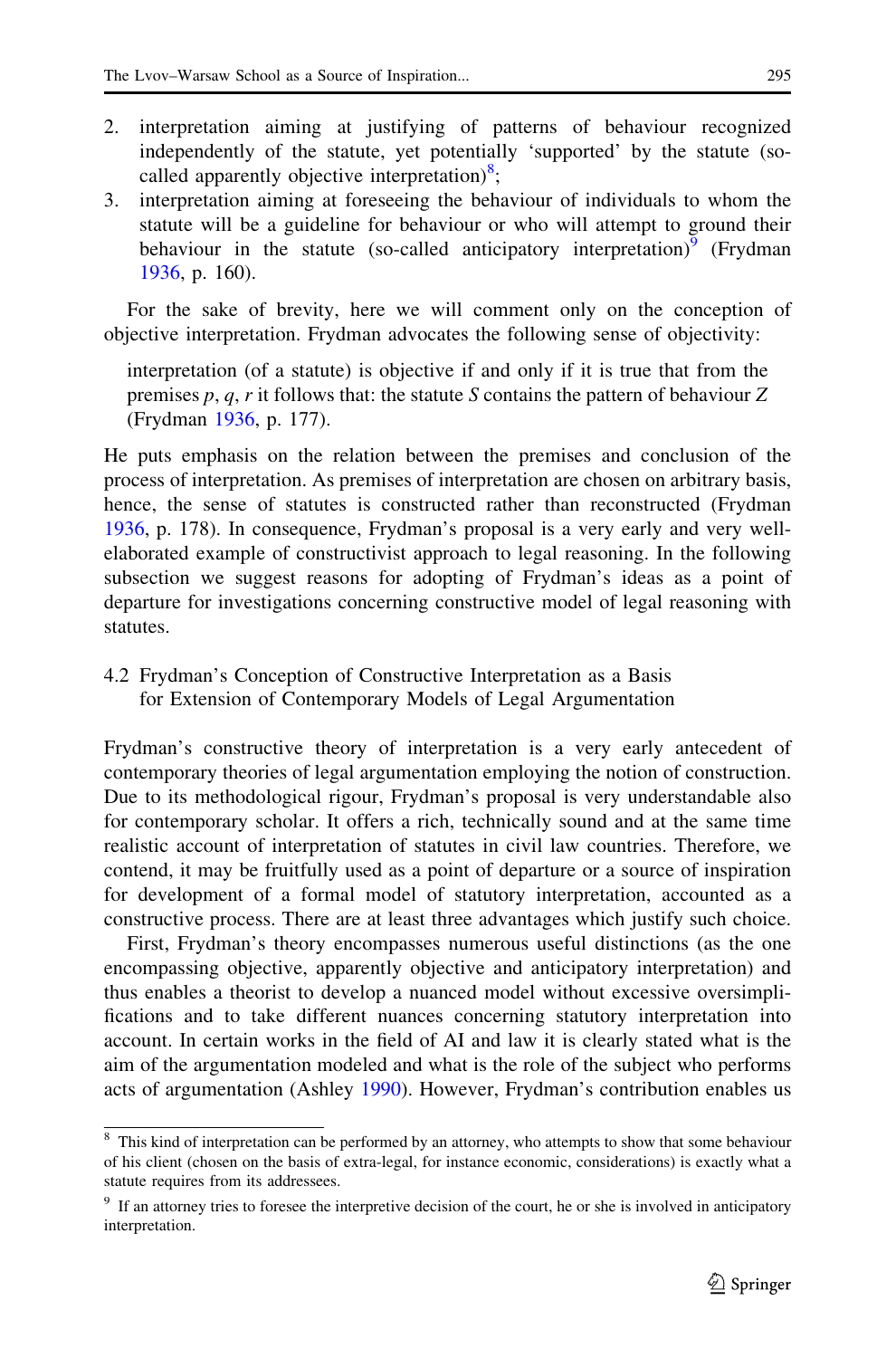to look at these topics from a very broad perspective, in particular by combining the criterion of person performing act of interpretation (a professional counsel, a judge or a legal scholar) with criterion of aim of interpretation (objective, apparently objective and anticipatory interpretation) at the point of departure of development of a given model. Hence, Frydman's conceptual scheme provides authors of models of argumentation with conceptual tools for precise characterization of a type of legal argumentation they intend to model.

Second, due to its constructive character, Frydman's theory stimulates focus on justificatory argumentation in legal reasoning. Frydman's constructivism seems also to be realistic (in the sense of representing actual legal argumentative practice), for we do not dispose of any 'ultimate' criterion that could be used to assess the properness of legal argumentation.<sup>10</sup>

Finally, third, due to emphasis on the relation between premises and conclusion, Frydman's theory is a motivating factor to look at this relation in the specific context of statutory interpretation. Frydman himself presumably employed a traditional notion of logical entailment here however, his account of 'logic' in this respect was not limited to deductive inference, but also to other types of intellectual operations such as 'comparison of generated results, delimiting the scopes, elimination of contradictions, yielding consequences' (Frydman  $1936$ , p. 209).<sup>11</sup> Formalization and operationalization of these notions can possibly lead to interesting results as regards modeling of the process of argumentation concerning the sense of statutes.

### 5 Conclusion

Since some of the ideas of the school are still remarkably vivid in the Polish research community, they should not be treated as purely historical achievements. Although the logico-methodological ideas of the LWS were designed for different purposes, the flourishing of argumentation theory may be an inspiration for exploring their new applications. Hence, three representative areas of inquiry discussed in the paper (i.e. uncertain reasoning, fallacies and legal argumentation) may become the point of departure for further study aimed at bridging the gap between the LWS and contemporary study of argument.

Apart from discussed topics, the rich legacy of the LWS covers a number of other ideas which are in line with current research strands in argumentation theory. Hence, at least three more issues could be included into this inquiry: Twardowski's arguments against symbolomania and pragmatophobia, Ajdukiewicz's model of subjectively uncertain inference and Bocheński's account of deontic authority. The reason to discuss Twardowski's criticism (Twardowski [1999](#page-16-0)) of 'symbolomania'

 $10$  Hage's claims that reconstructivism theses are not falsifiable seems to support Frydman's position very strongly (see Hage [2013,](#page-15-0) p. 142).

 $11$  The topic of the so-called legal inferences is a very interesting one. Many types of arguments actually used in legal practice are non-deductive, but in many cases it is possible to treat them logically and to reconstruct them as valid deductive patterns. Cf. Woleński ([2010a](#page-17-0), pp. 83-84), discussing argumentum a fortiori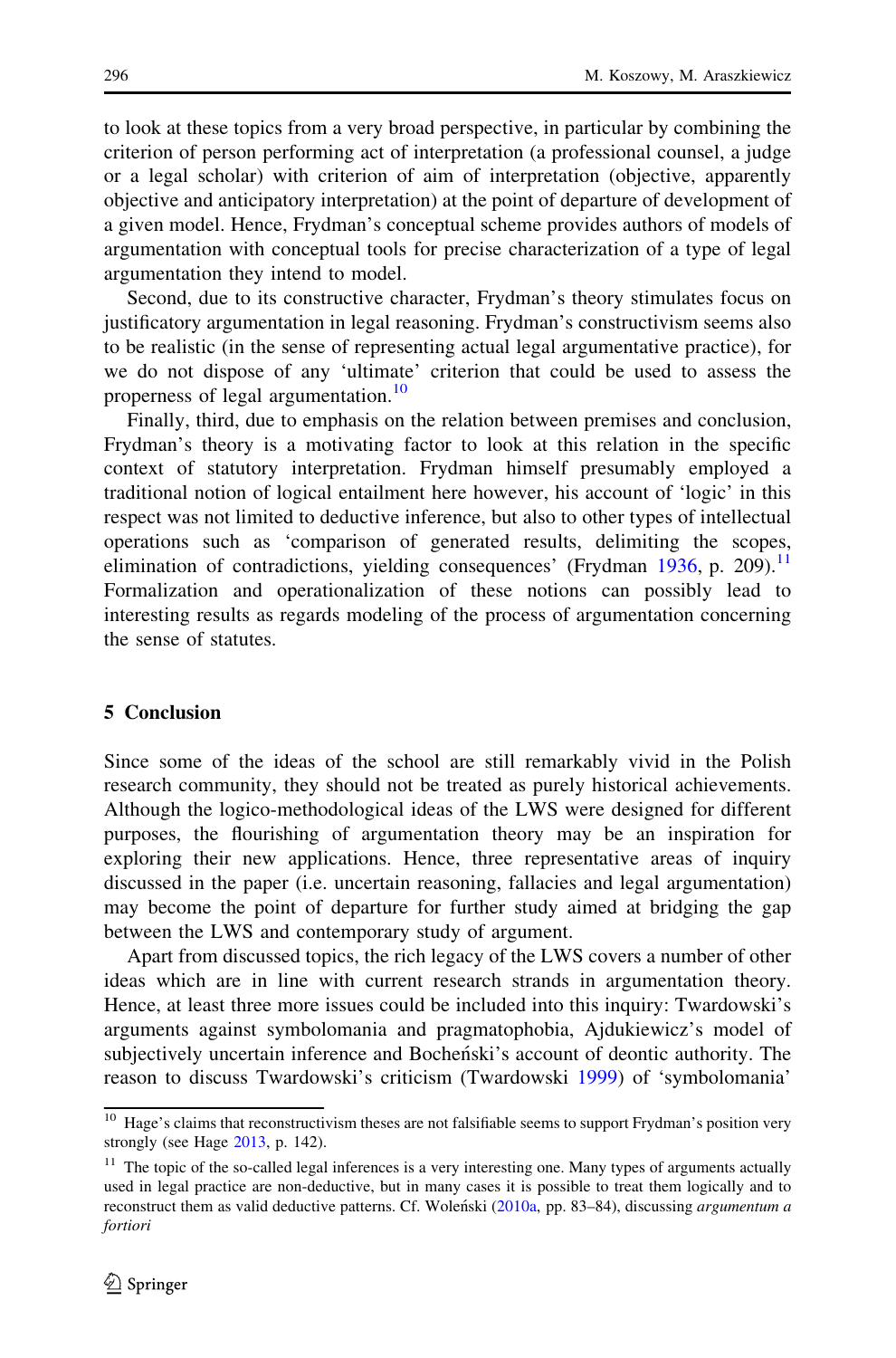<span id="page-14-0"></span>(the view which holds that symbolization in formal logic is an exclusive source of language precision and clarity) is that it may be inspiring for seeking for detailed connections between the pragmatic approach to language and reasoning in the LWS and in argumentation theory. Ajdukiewicz's probabilistic model of subjectively uncertain inference (Ajdukiewicz 1974) in which we accept the conclusion with lesser certainty than the premises may be studied in line with contemporary achievements in building computational models of defeasible arguments. Finally, Bochen´ski's account of deontic authority (Bochen´ski 1974) may become a foundation for an inquiry towards building argumentation schemes for appeals to such authorities which are (socially, morally) authorized to tell people what they should do.

Since the emerging Polish School of Argumentation is, amongst other tasks, focused on bridging the gap between Polish research tradition and the study of language, reasoning and argument in contemporary argumentation theory, the proposed directions of future inquiry may constitute one of its important areas of development. This should lead not only to contributions to contemporary discussions on selected open problems in argumentation theory, but also to popularization of the LWS heritage concerning pragmatic logic, fallacies and legal reasoning.

Acknowledgments We gratefully acknowledge the support of the Polish National Science Center for Koszowy under grant 2011/03/B/HS1/04559. We would also like to thank Prof. Katarzyna Budzynska (Institute of Philosophy and Sociology, Polish Academy of Sciences & University of Dundee), Prof. Steven Patterson (Marygrove College), Prof. Mariusz Urban´ski (Adam Mickiewicz University), and Prof. Jan Woleński (Jagiellonian University) for their valuable comments.

Open Access This article is distributed under the terms of the Creative Commons Attribution License which permits any use, distribution, and reproduction in any medium, provided the original author(s) and the source are credited.

#### References

Ajdukiewicz, K. 1955. Klasyfikacja rozumowan´ (Classification of reasoning). Studia Logica 2: 278–299.

- Ajdukiewicz, K. 1974. Pragmatic Logic (trans: Wojtasiewicz, O.) Dordrecht/Boston/Warsaw: D. Reidel Publishing Company & PWN/Polish Scientific Publishers.
- Araszkiewicz, M. 2011. Analogy, similarity and factors. In ICAIL'11 Proceedings of the 13th International Conference on Artificial Intelligence and Law, ed. K. Ashley, and T. van Engers, 101–105. New York: ACM.
- Ashley, K. 1990. Modeling legal argument. Reasoning with cases and hypotheticals. Cambridge, MA: MIT.
- Barth, E.M., and E.C.W. Krabbe. 1982. From axiom to dialogue: A philosophical study of logics and argumentation. Berlin: Walter de Gruyter.
- Bench-Capon, T.J.M., and G. Sartor. 2003. A model of legal reasoning with cases incorporating theories and values. Artificial Intelligence 150: 97–142.
- Bocheński, J.M. 1974. An analysis of authority. In Authority, ed. F.J. Adelman, 58–65. The Hague: Martinus Nijhoff.
- Bocheński, J.M. 1994. Sto zabobonów (One hundred superstitions). Kraków: Philed.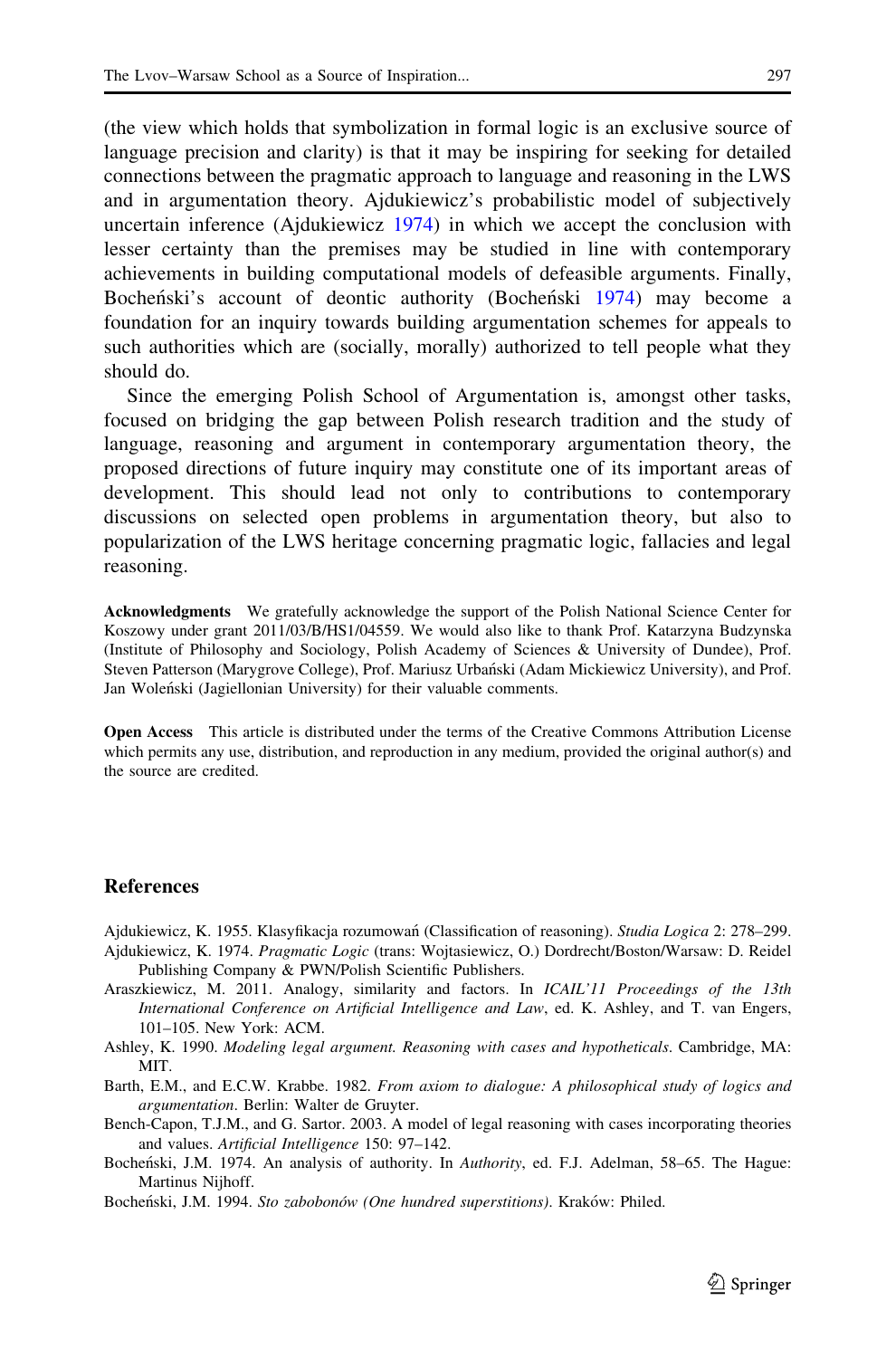- <span id="page-15-0"></span>Budzynska, K. 2010. Argument analysis: Components of interpersonal argumentation. In Frontiers in artificial intelligence and applications. Proceedings of 3rd international conference on computational models of argument (COMMA 2010), ed. P. Baroni et al., 135-146. Amsterdam: IOS Press.
- Budzynska, K., and M. Witek. 2014. Non-inferential aspects of ad hominem and ad baculum. In The Polish School of Argumentation, eds. K. Budzynska, and M. Koszowy, special issue of the journal Argumentation, vol. 3, this issue.
- Czezowski, T. 2000. On logical culture. In *Knowledge, science, and values. A program for scientific* philosophy, ed. L. Gumański, 68–75. Amsterdam: Rodopi.
- Dambska, I. 1962. O metodzie analogii (On the method of analogy). In Dwa studia z teorii naukowego poznania (Two studies in the theory of scientific cognition), ed. I. Dambska. Łódź: Państwowe Wydawnictwo Naukowe.
- Debowska, K. 2010. Model pragma-dialektyczny a rozumowanie abdukcyjne (The pragma-dialectical model and abductive reasoning). Forum Artis Rhetoricae 20–21(1–2): 96–124.
- Federowicz, M., and M. Sitek. (eds.) 2010. A society on the road to knowledge. Report on the state of education 2010. Warsaw: Educational Research Institute.
- Frydman, S. 1936. Dogmatyka prawa w świetle socjologii. Studjum I: O wykładni ustaw (Legal dogmatics in the light of sociology. Study 1: On interpretation of statutes). In Ogólna nauka o prawie (General Jurisprudence), ed. B. Wróblewski, 141-316. Wilno: Nakładem Koła Filozoficznego Studentów Uniwersytetu Stefana Batorego w Wilnie (Issued by the Scientific Circle of the Students of Stefan Batory University in Vilnius).
- Griffin, N. 2013. Commentary on: Marcin Koszowy's ''Polish logical studies in an informal logic perspective''. In Virtues of argumentation. Proceedings of the 10th international conference of the Ontario Society for the Study of Argumentation (OSSA), eds. D. Mohammed, and M. Lewiński, pp. 1–5, 22–26 May 2013. Windsor, ON: OSSA.
- Hage, J. 2013. Construction or reconstruction? On the function of argumentation in the law. In Legal argumentation theory: Cross-disciplinary perspectives, law and philosophy library 102, ed. C. Dahlman, and E. Feteris. Dordrecht: Springer.
- Hamblin, C.L. 1970. Fallacies. London: Methuen.
- Hitchcock, D. 2009. Non-logical consequence. Studies in Logic, Grammar and Rhetoric 16(29): 137–158.
- Jadacki, J.J. 2009. Polish analytical philosophy. Studies on its heritage. Warsaw: Wydawnictwo Naukowe Semper.
- Jaśkowski, S. 1948. Rachunek zdań dla systemów dedukcyjnych sprzecznych. Studia Societatis Scientiarun Torunesis, Section A 1(5): 55–77. (Engl. translation: Propositional Calculus for Contradictory Deductive Systems. Studia Logica, 24(1969), 143–57).
- Johnson, R.H. 2000. Manifest rationality: A pragmatic theory of argument. Mahwah, NJ: Lawrence Erlbaum Associates.
- Kacprzak, M., and O. Yaskorska. 2014. Dialogue protocols for formal fallacies. In The Polish School of Argumentation, eds. K. Budzynska, and M. Koszowy, special issue of the journal Argumentation, vol. 3 (in press).
- Kamiński, S. 1962. Systematyzacja typowych błedów logicznych (Classification of the typical logical fallacies). Roczniki Filozoficzne (Annals of Philosophy) 10: 5–39.
- Kokoszyńska, M. 1957. O 'dobrej' i 'złej' indukcji (On 'good' and 'bad' induction). Studia Logica 5: 43–70.
- Koszowy, M. 2010. Pragmatic logic and the study of argumentation. Studies in Logic, Grammar and Rhetoric 22(35): 29–45.
- Koszowy, M. 2013. Polish logical studies from an informal logic perspective. In Virtues of argumentation. Proceedings of the 10th international conference of the Ontario Society for the Study of Argumentation (OSSA), eds. D. Mohammed, and M. Lewiński, pp. 1-10, 22-26 May 2013. Windsor, ON: OSSA.
- Kotarbiński, T. 1961a. Elementy teorii poznania, logiki formalnej i metodologii nauk (Elements of epistemology, formal logic and methodology of sciences). Wrocław/Warszawa/Kraków: Ossolineum.
- Kotarbiński, T. 1961b. Kurs logiki dla prawników (A Course on Logic for Lawyers). Warszawa: Państwowe Wydawnictwo Naukowe.
- Kotarbiński, T. 1966. Zagadnienie racjonalności rozumowań rozkaźnikowych (The Issue of Rationality of Reasoning Involving Orders). Studia Filozoficzne (Philosophical Studies) 2: 53–60.
- Kneale, W., and M. Kneale. 1962. The development of logic. Oxford: Clarendon Press.
- Lapointe, S., J. Woleński, M. Marion, and W. Miskiewicz. (eds.) 2009. The golden age of Polish philosophy. Kazimierz Twardowski's philosophical legacy. Dordrecht: Springer.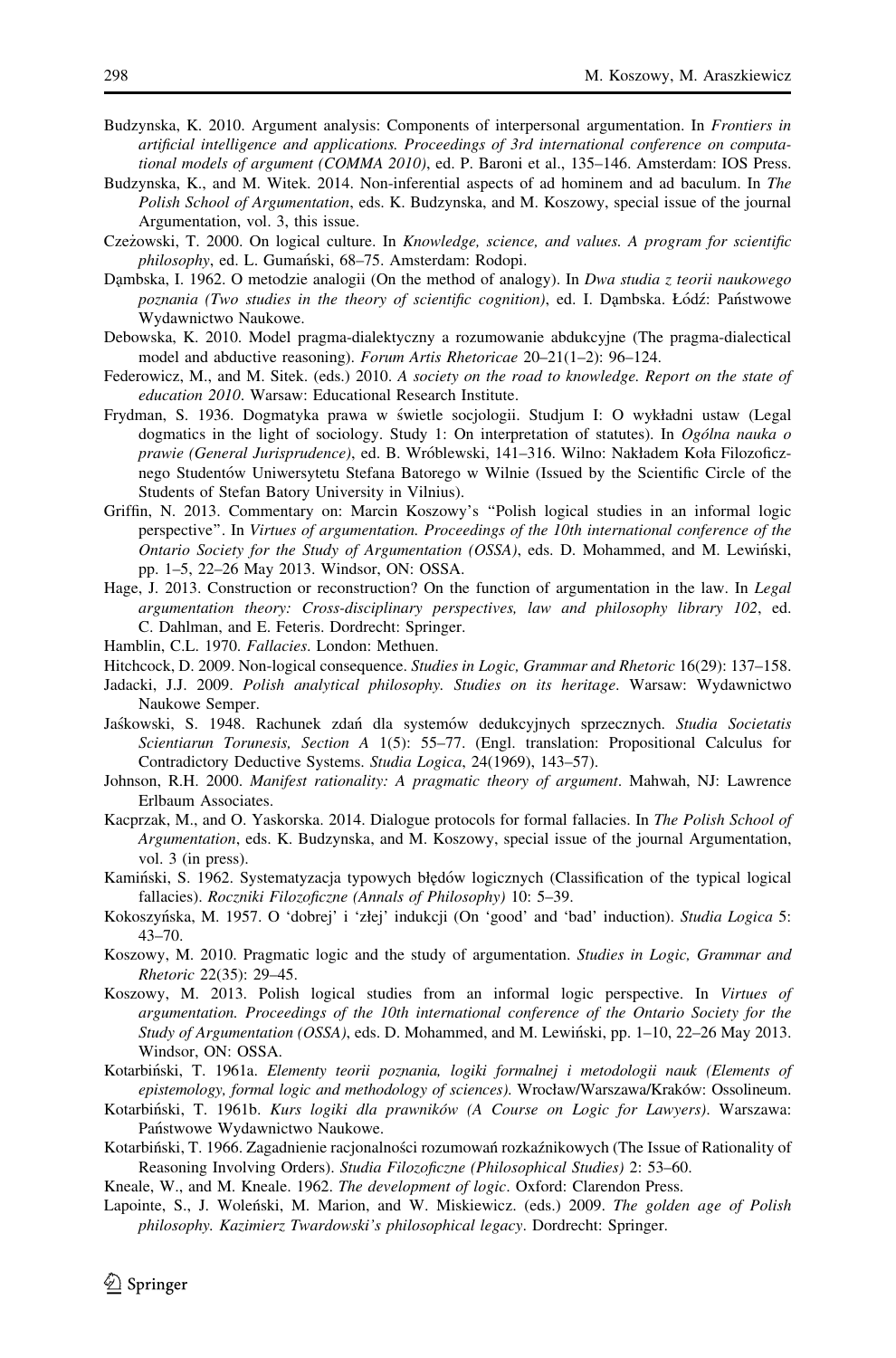- <span id="page-16-0"></span>Łuszczewska-Romahnowa, S. 1962. Pewne pojęcie poprawnej inferencji i pragmatyczne pojęcie wynikania (A certain concept of valid inference and the pragmatic concept of entailment). Studia Logica 13: 203–208.
- McCarty, L. T. 1997. Some arguments about legal arguments. ICAIL '97 proceedings of the 6th international conference on artificial intelligence and law, 215–224, New York: ACM.
- Moś, U. 1987. Wykładnia prawa i problem empirycznych badań wykładni w ujęciu Sawy Frydmana (Legal Interpretaion and the Problem of Empirical Research on Interpretation in the Account of Sawa Frydman). Państwo i Prawo (Law and State) 9: 75.
- Mos´, U. 1991. Sawa Frydman: A Polish legal realist. Ratio Juris 4: 72–78.
- Płeszka, K. 2005. Konstrukcyjna teoria wykładni Sawy Frydmana-próba współczesnego ujęcia (Sawa Frydman's Constructive Theory of Interpretation—An Attempt of a Contemporary Account). Państwo i Prawo (Law and State) 5: 3–19.
- Płeszka, K. 2010. Wykładnia rozszerzajaca (Extensive Interpretation). Warszawa: Oficyna a Wolters Kluwer Business.
- Pollock, J. 1995. Cognitive carpentry: A blueprint for how to build a person. Cambridge, MA: MIT Press.
- Prakken, H., and G. Vreeswijk. 2002. Logics for defeasible argumentation. In Handbook of philosophical
- logic, vol. 4, ed. D. Gabbay, and F. Guenthner, 219–318. Dordrecht: Kluwer Academic Publishers. Rahwan, I., and G. Simari (eds.). 2009. Argumentation in artificial intelligence. Dordrecht: Springer.
- Sartor, G. 2005. Legal reasoning a cognitive approach to law. A treatise of legal philosophy and general jurisprudence, vol. 5, ed. E. Pattaro. Dordrecht: Springer.
- Selinger, M. 2014. Towards formal representation and evaluation of arguments. In The Polish School of Argumentation, eds. K. Budzynska, and M. Koszowy, special issue of the journal Argumentation, vol. 3, this issue.
- Simons, P. 2002. A golden age in science and letters: The Lwów-Warsaw Philosophical School, 1895–1939. <https://sites.google.com/site/petermsimons/peter-s-files>.
- Simons, P. 2014. Linguistic complexity and argumentative unity: A Lvov–Warsaw School supplement. Studies in Logic, Grammar and Rhetoric 36(49): 101–119. doi:[10.2478/slgr-2014-0005.](http://dx.doi.org/10.2478/slgr-2014-0005)
- Smith, B. 2006. Why Polish philosophy does not exist. In The Lvov–Warsaw School–The new generation. Poznań Studies in the Philosophy of the Sciences and the Humanities, vol. 89, eds. J.J. Jadacki, and J. Paśniczek, pp. 19-39. Amsterdam: Rodopi.
- Szaniawski, K. 1962. Pragmatyczne uzasadnienie zawodnych sposobów wnioskowania (Pragmatic justification of fallible ways of reasoning). Studia Logica 13: 219–223.
- Tarski, A. 1995. Introduction to logic and to the methodology of deductive sciences. New York: Dover **Publications**
- Twardowski, K. 1999. Symbolomania and pragmatophobia. In On actions, products and other topics in philosophy, ed. J. Brandl, and J. Wolen´ski, 261–270. Amsterdam: Rodopi.
- van Eemeren, F.H. 1995. A world of difference: The rich state of argumentation theory. Informal Logic 17: 144–158.
- van Eemeren, F.H. 2012. The pragma-dialectical theory under discussion. Argumentation 26: 439–457. doi[:10.1007/s.10503-012-9274-7](http://dx.doi.org/10.1007/s.10503-012-9274-7).
- van Eemeren, F.H., and R. Grootendorst. 1984. Speech acts in argumentative discussions. A theoretical model for the analysis of discussions directed towards solving conflicts of opinion. Berlin/Dordrecht: De Gruyter/Foris Publications.
- van Eemeren, F.H., and R. Grootendorst. 1987. Fallacies in pragma-dialectical perspective. Argumentation 1: 283–301.
- van Eemeren, F.H., and R. Grootendorst. 2004. A systematic theory of argumentation: The pragmadialectical approach. Cambridge: Cambridge University Press.
- van Eemeren, F.H., B. Garssen, E.C.W. Krabbe, B. Verheij, and J.H.M. Wagemans. 2014. Handbook of argumentation theory. A comprehensive overview of the state of the art. Dordrecht: Springer.
- Visser, J., F. Bex, C. Reed, and B. Garssen. 2011. Correspondence between the pragma-dialectical discussion model and the Argument Interchange Format. Studies in Logic, Grammar and Rhetoric 23(36): 189–223.
- Walton, D. 1997. Appeal to expert opinion: Arguments from authority. University Park, PA: The Pennsylvania State University Press.
- Walton, D. 2008. Informal logic. A pragmatic approach, 2nd ed. Cambridge: Cambridge University Press.
- Walton, D. and Gordon, T. 2013. How to formalize informal logic. In Virtues of argumentation. Proceedings of the 10th international conference of the Ontario Society for the Study of